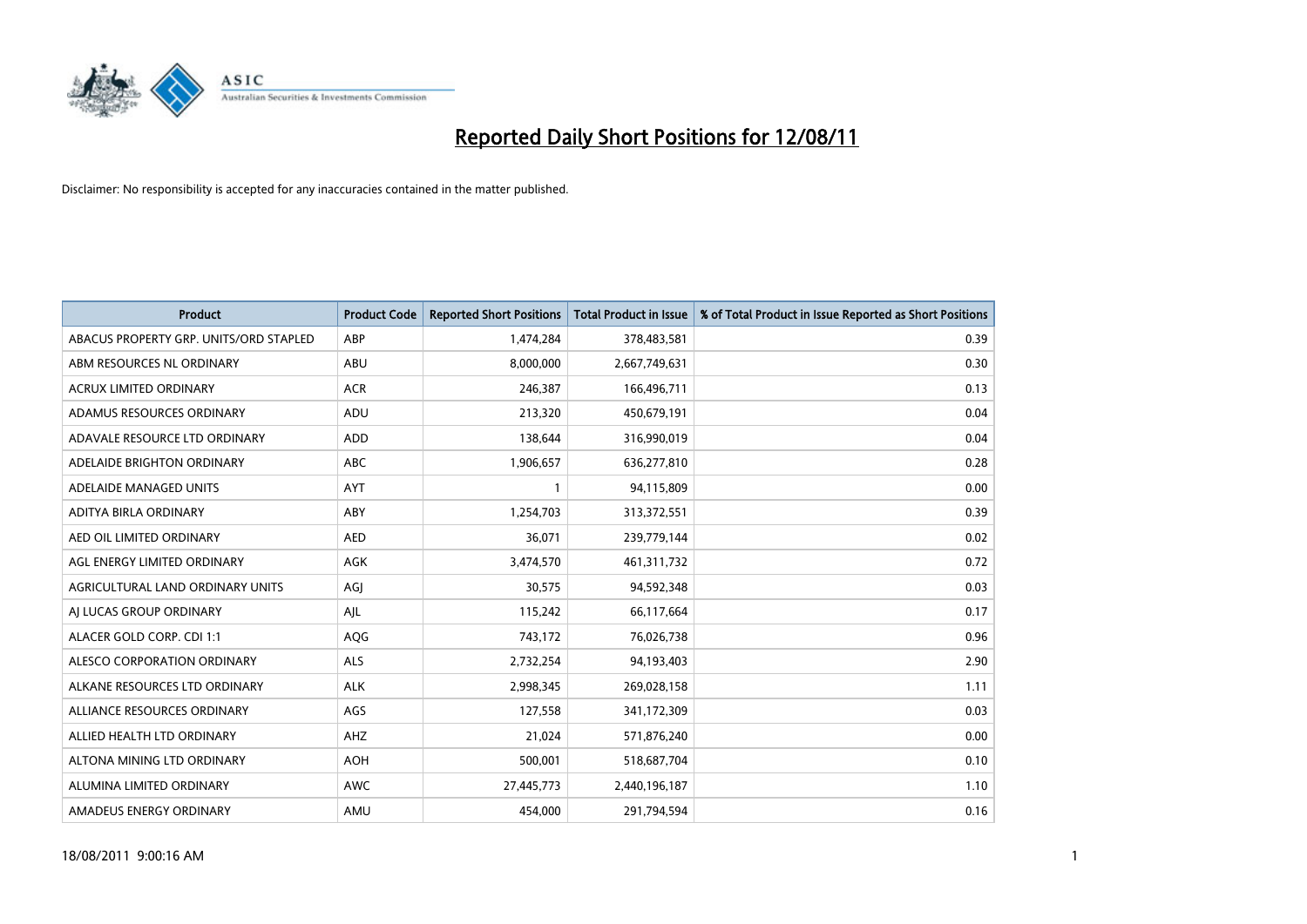

| <b>Product</b>                          | <b>Product Code</b> | <b>Reported Short Positions</b> | <b>Total Product in Issue</b> | % of Total Product in Issue Reported as Short Positions |
|-----------------------------------------|---------------------|---------------------------------|-------------------------------|---------------------------------------------------------|
| AMALGAMATED HOLDINGS ORDINARY           | AHD                 | 1,504                           | 157,471,848                   | 0.00                                                    |
| AMCOR LIMITED ORDINARY                  | <b>AMC</b>          | 6,099,092                       | 1,227,572,318                 | 0.48                                                    |
| AMP LIMITED ORDINARY                    | AMP                 | 8,180,207                       | 2,811,693,913                 | 0.28                                                    |
| AMPELLA MINING ORDINARY                 | <b>AMX</b>          | 682,909                         | 204,985,108                   | 0.33                                                    |
| ANSELL LIMITED ORDINARY                 | <b>ANN</b>          | 2,512,904                       | 133,011,550                   | 1.88                                                    |
| ANTARES ENERGY LTD ORDINARY             | <b>AZZ</b>          | 46,311                          | 268,479,139                   | 0.02                                                    |
| ANZ BANKING GRP LTD ORDINARY            | <b>ANZ</b>          | 13,876,782                      | 2,628,882,899                 | 0.52                                                    |
| APA GROUP STAPLED SECURITIES            | <b>APA</b>          | 7,407,991                       | 634,116,029                   | 1.17                                                    |
| APEX MINERALS NL ORDINARY               | <b>AXM</b>          | 885,146                         | 5,550,243,713                 | 0.02                                                    |
| APN EUROPEAN RETAIL UNITS STAPLED SEC.  | <b>AEZ</b>          | 11,832                          | 544,910,660                   | 0.00                                                    |
| APN NEWS & MEDIA ORDINARY               | <b>APN</b>          | 21,921,880                      | 618,568,292                   | 3.52                                                    |
| AQUARIUS PLATINUM. ORDINARY             | <b>AOP</b>          | 3,639,948                       | 470,167,206                   | 0.76                                                    |
| AQUILA RESOURCES ORDINARY               | <b>AQA</b>          | 5,405,334                       | 374,368,499                   | 1.42                                                    |
| ARAFURA RESOURCE LTD ORDINARY           | <b>ARU</b>          | 5,595,216                       | 367,980,342                   | 1.51                                                    |
| ARB CORPORATION ORDINARY                | <b>ARP</b>          | 14,627                          | 72,481,302                    | 0.01                                                    |
| ARDENT LEISURE GROUP STAPLED SECURITIES | AAD                 | 843,313                         | 318,147,978                   | 0.27                                                    |
| ARGO INVESTMENTS ORDINARY               | <b>ARG</b>          | 13,058                          | 619,932,446                   | 0.00                                                    |
| ARISTOCRAT LEISURE ORDINARY             | <b>ALL</b>          | 24,987,269                      | 536,480,307                   | 4.66                                                    |
| <b>ASCIANO LIMITED ORDINARY</b>         | <b>AIO</b>          | 32,638,017                      | 2,926,103,883                 | 1.10                                                    |
| ASG GROUP LIMITED ORDINARY              | <b>ASZ</b>          | 128.045                         | 169,117,796                   | 0.08                                                    |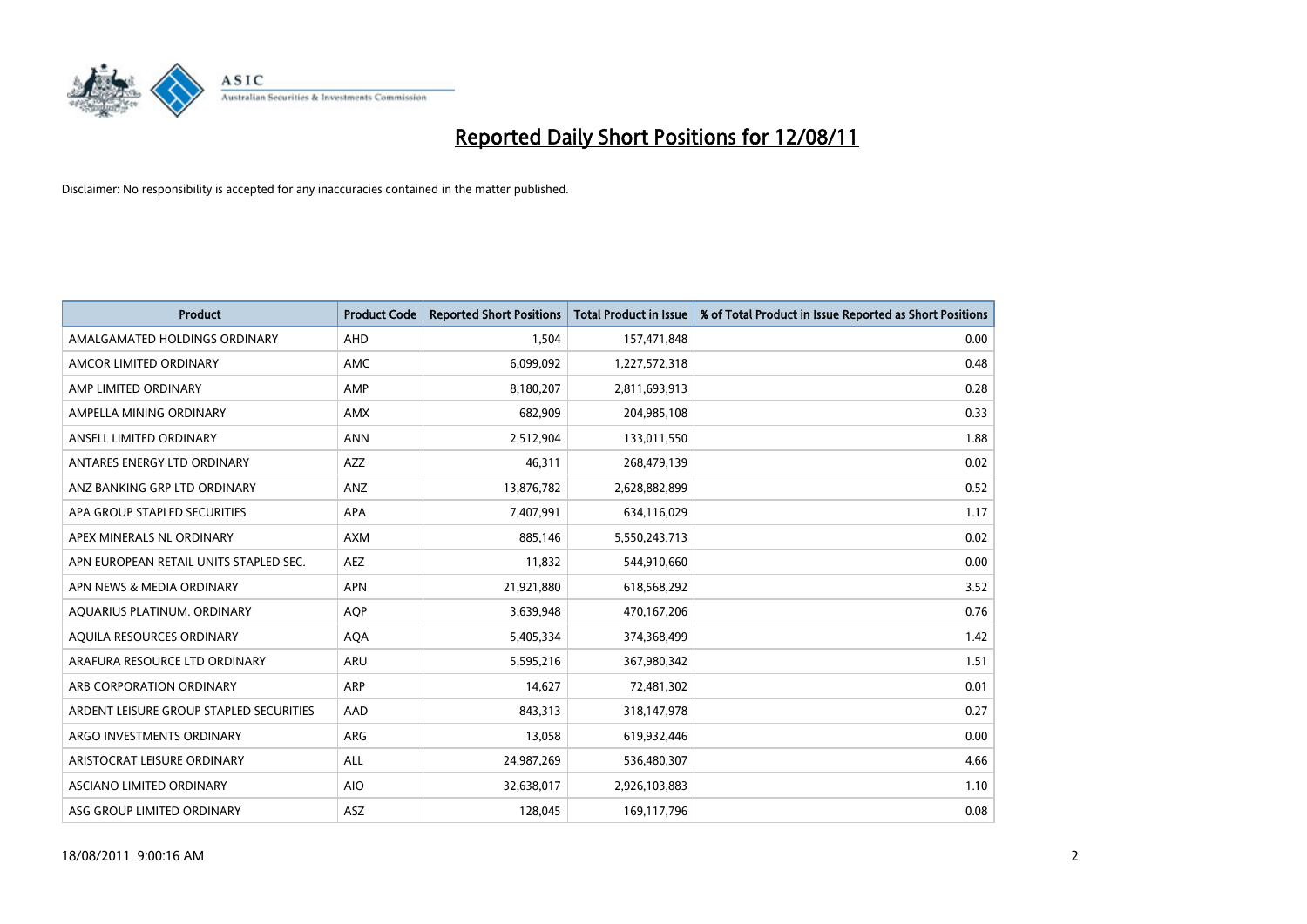

| <b>Product</b>                          | <b>Product Code</b> | <b>Reported Short Positions</b> | <b>Total Product in Issue</b> | % of Total Product in Issue Reported as Short Positions |
|-----------------------------------------|---------------------|---------------------------------|-------------------------------|---------------------------------------------------------|
| ASPEN GROUP ORD/UNITS STAPLED           | APZ                 | 1,425,033                       | 579,826,041                   | 0.25                                                    |
| ASPIRE MINING LTD ORDINARY              | <b>AKM</b>          | 111,539                         | 539,971,483                   | 0.02                                                    |
| <b>ASTON RES LTD ORDINARY</b>           | <b>AZT</b>          | 556,017                         | 204,527,604                   | 0.27                                                    |
| ASTRO JAP PROP GROUP STAPLED SECURITIES | AJA                 | 48,067                          | 58,445,002                    | 0.09                                                    |
| ASX LIMITED ORDINARY                    | <b>ASX</b>          | 1,684,938                       | 175,136,729                   | 0.95                                                    |
| ATLANTIC LIMITED ORDINARY               | ATI                 | 20,575                          | 113,845,516                   | 0.02                                                    |
| ATLAS IRON LIMITED ORDINARY             | <b>AGO</b>          | 16,193,532                      | 826,541,142                   | 1.92                                                    |
| AURORA OIL & GAS ORDINARY               | <b>AUT</b>          | 6,383,146                       | 409,865,343                   | 1.57                                                    |
| AUSDRILL LIMITED ORDINARY               | ASL                 | 168,355                         | 301,519,183                   | 0.04                                                    |
| AUSENCO LIMITED ORDINARY                | AAX                 | 1,317,660                       | 122,987,022                   | 1.06                                                    |
| AUSGOLD LIMITED ORDINARY                | <b>AUC</b>          | 78,160                          | 84,753,812                    | 0.09                                                    |
| <b>AUSTAL LIMITED ORDINARY</b>          | ASB                 | 169,974                         | 188,069,638                   | 0.08                                                    |
| AUSTAR UNITED ORDINARY                  | <b>AUN</b>          | 3,275,060                       | 1,271,505,737                 | 0.26                                                    |
| AUSTBROKERS HOLDINGS ORDINARY           | <b>AUB</b>          | $\overline{2}$                  | 54,658,736                    | 0.00                                                    |
| AUSTIN ENGINEERING ORDINARY             | ANG                 | 52,011                          | 71,864,403                    | 0.07                                                    |
| <b>AUSTRALAND ASSETS ASSETS</b>         | AAZPB               | 1,168                           | 2,750,000                     | 0.04                                                    |
| AUSTRALAND PROPERTY STAPLED SECURITY    | <b>ALZ</b>          | 673,754                         | 576,846,597                   | 0.11                                                    |
| AUSTRALIAN AGRICULT. ORDINARY           | AAC                 | 1,243,115                       | 312,892,824                   | 0.39                                                    |
| AUSTRALIAN EDUCATION UNITS              | <b>AEU</b>          | 625,000                         | 175,465,397                   | 0.36                                                    |
| AUSTRALIAN INFRASTR. UNITS/ORDINARY     | <b>AIX</b>          | 2,328,985                       | 620,733,944                   | 0.37                                                    |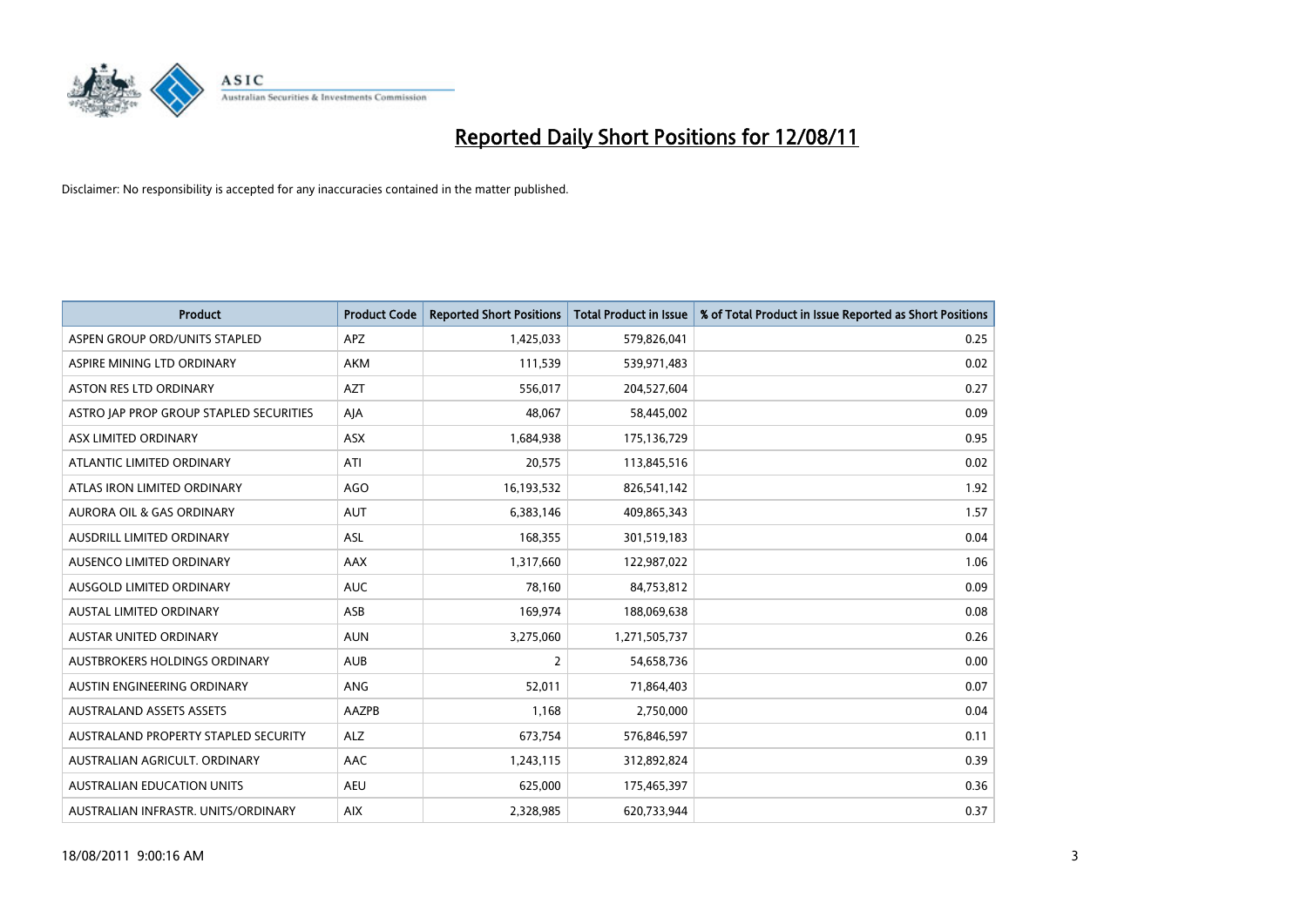

| <b>Product</b>                       | <b>Product Code</b> | <b>Reported Short Positions</b> | <b>Total Product in Issue</b> | % of Total Product in Issue Reported as Short Positions |
|--------------------------------------|---------------------|---------------------------------|-------------------------------|---------------------------------------------------------|
| AUSTRALIAN MINES LTD ORDINARY        | <b>AUZ</b>          | 1,400,000                       | 636,910,317                   | 0.22                                                    |
| AUSTRALIAN PHARM. ORDINARY           | API                 | 893,565                         | 488,115,883                   | 0.18                                                    |
| AUTOMOTIVE HOLDINGS ORDINARY         | <b>AHE</b>          | 69,085                          | 260,579,682                   | 0.02                                                    |
| AVANCO RESOURCES LTD ORDINARY        | <b>AVB</b>          | 1,290,527                       | 789,953,517                   | 0.16                                                    |
| AVEXA LIMITED ORDINARY               | <b>AVX</b>          | 243,657                         | 847,688,779                   | 0.03                                                    |
| AWE LIMITED ORDINARY                 | AWE                 | 6,263,131                       | 521,871,941                   | 1.18                                                    |
| AZUMAH RESOURCES ORDINARY            | <b>AZM</b>          | 84,755                          | 281,650,356                   | 0.03                                                    |
| <b>BANDANNA ENERGY ORDINARY</b>      | <b>BND</b>          | 155,138                         | 427,295,482                   | 0.04                                                    |
| BANK OF QUEENSLAND. ORDINARY         | <b>BOO</b>          | 10,019,528                      | 225,369,547                   | 4.42                                                    |
| <b>BANNERMAN RESOURCES ORDINARY</b>  | <b>BMN</b>          | 266,610                         | 234,435,934                   | 0.11                                                    |
| <b>BASE RES LIMITED ORDINARY</b>     | <b>BSE</b>          | 145,005                         | 165,341,114                   | 0.09                                                    |
| <b>BATHURST RESOURCES ORDINARY</b>   | <b>BTU</b>          | 7,098,376                       | 685,047,997                   | 1.03                                                    |
| <b>BAUXITE RESOURCE LTD ORDINARY</b> | <b>BAU</b>          | 111,797                         | 235,379,896                   | 0.05                                                    |
| <b>BC IRON LIMITED ORDINARY</b>      | <b>BCI</b>          | 724,403                         | 94,381,000                    | 0.77                                                    |
| BEACH ENERGY LIMITED ORDINARY        | <b>BPT</b>          | 3,008,196                       | 1,103,127,711                 | 0.25                                                    |
| BEADELL RESOURCE LTD ORDINARY        | <b>BDR</b>          | 1,270,325                       | 657,906,946                   | 0.20                                                    |
| BENDIGO AND ADELAIDE ORDINARY        | <b>BEN</b>          | 7,435,581                       | 360,325,520                   | 2.04                                                    |
| BERKELEY RESOURCES ORDINARY          | <b>BKY</b>          | 625,914                         | 174,298,273                   | 0.36                                                    |
| BETASHARES ASX RES ETF UNITS         | <b>ORE</b>          | 118,220                         | 4,519,665                     | 2.62                                                    |
| BHP BILLITON LIMITED ORDINARY        | <b>BHP</b>          | 36,212,430                      | 3,211,496,105                 | 1.12                                                    |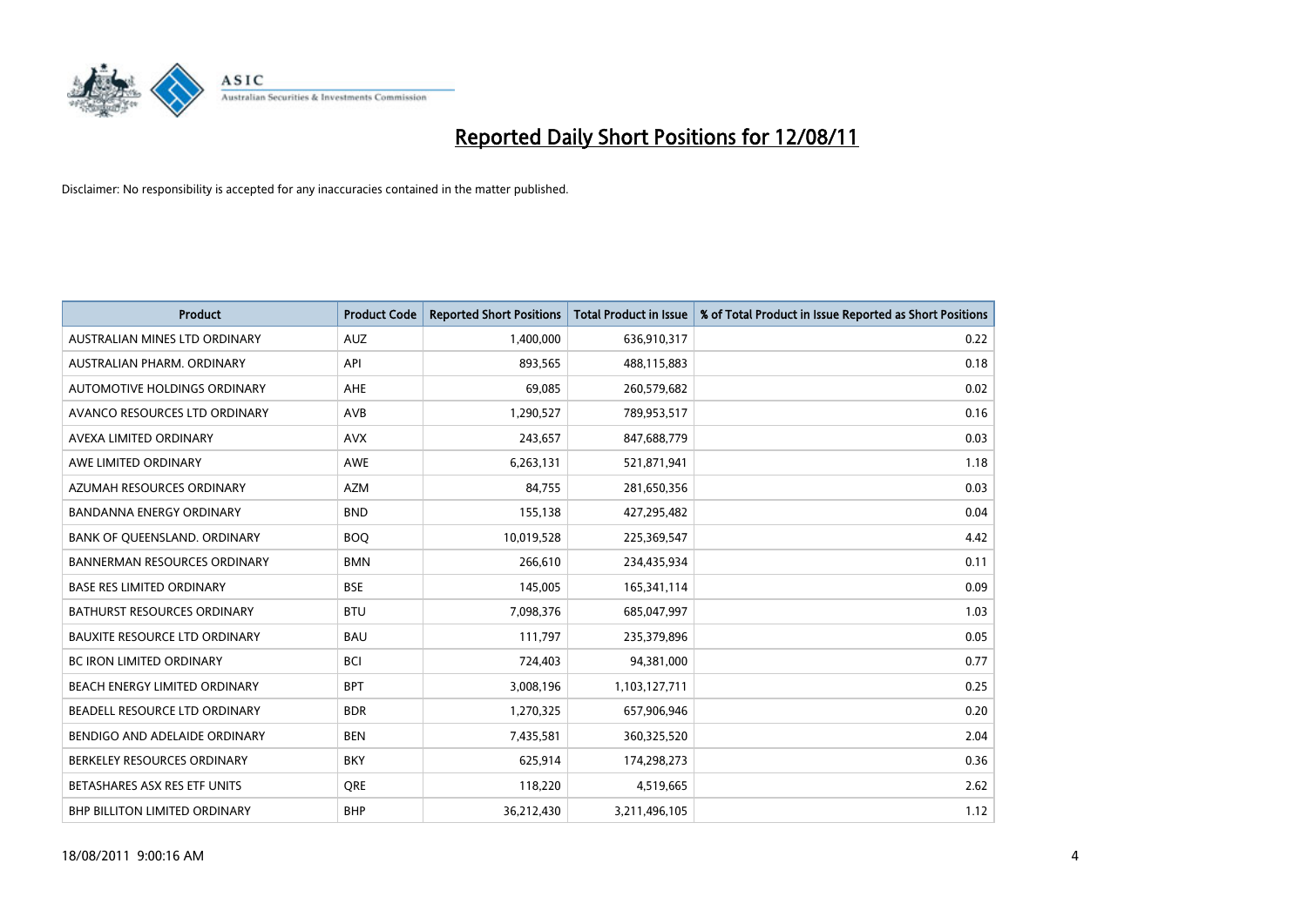

| <b>Product</b>                       | <b>Product Code</b> | <b>Reported Short Positions</b> | <b>Total Product in Issue</b> | % of Total Product in Issue Reported as Short Positions |
|--------------------------------------|---------------------|---------------------------------|-------------------------------|---------------------------------------------------------|
| <b>BILLABONG ORDINARY</b>            | <b>BBG</b>          | 20,476,691                      | 254,037,587                   | 8.03                                                    |
| <b>BIOTA HOLDINGS ORDINARY</b>       | <b>BTA</b>          | 2,056,048                       | 181,417,556                   | 1.13                                                    |
| <b>BISALLOY STEEL ORDINARY</b>       | <b>BIS</b>          | 84.480                          | 216,455,965                   | 0.04                                                    |
| BKI INVESTMENT LTD ORDINARY          | BKI                 | 508                             | 422,863,407                   | 0.00                                                    |
| <b>BLACKTHORN RESOURCES ORDINARY</b> | <b>BTR</b>          | 35,848                          | 122,918,000                   | 0.03                                                    |
| <b>BLUESCOPE STEEL LTD ORDINARY</b>  | <b>BSL</b>          | 74,882,582                      | 1,842,207,385                 | 4.06                                                    |
| <b>BOART LONGYEAR ORDINARY</b>       | <b>BLY</b>          | 6,158,428                       | 461,163,412                   | 1.33                                                    |
| <b>BOOM LOGISTICS ORDINARY</b>       | <b>BOL</b>          | 365,287                         | 465,011,147                   | 0.08                                                    |
| BORAL LIMITED, ORDINARY              | <b>BLD</b>          | 37,166,443                      | 729,925,990                   | 5.08                                                    |
| BOTSWANA METALS LTD ORDINARY         | <b>BML</b>          | 7,000                           | 143,717,013                   | 0.00                                                    |
| BOW ENERGY LIMITED ORDINARY          | <b>BOW</b>          | 8,304,648                       | 351,285,207                   | 2.37                                                    |
| <b>BRADKEN LIMITED ORDINARY</b>      | <b>BKN</b>          | 1,251,428                       | 161,849,910                   | 0.75                                                    |
| <b>BRAMBLES LIMITED ORDINARY</b>     | <b>BXB</b>          | 16,892,517                      | 1,479,392,580                 | 1.10                                                    |
| <b>BREVILLE GROUP LTD ORDINARY</b>   | <b>BRG</b>          | 3,549                           | 129,995,322                   | 0.00                                                    |
| <b>BRICKWORKS LIMITED ORDINARY</b>   | <b>BKW</b>          | 24,174                          | 147,567,333                   | 0.02                                                    |
| <b>BROCKMAN RESOURCES ORDINARY</b>   | <b>BRM</b>          | 76,028                          | 144,803,151                   | 0.06                                                    |
| BT INVESTMENT MNGMNT ORDINARY        | <b>BTT</b>          | 840,263                         | 160,000,000                   | 0.52                                                    |
| <b>BURU ENERGY ORDINARY</b>          | <b>BRU</b>          | 4,233,251                       | 182,840,549                   | 2.32                                                    |
| <b>BWP TRUST ORDINARY UNITS</b>      | <b>BWP</b>          | 1,222,754                       | 520,012,793                   | 0.23                                                    |
| CABCHARGE AUSTRALIA ORDINARY         | CAB                 | 719,528                         | 120,437,014                   | 0.58                                                    |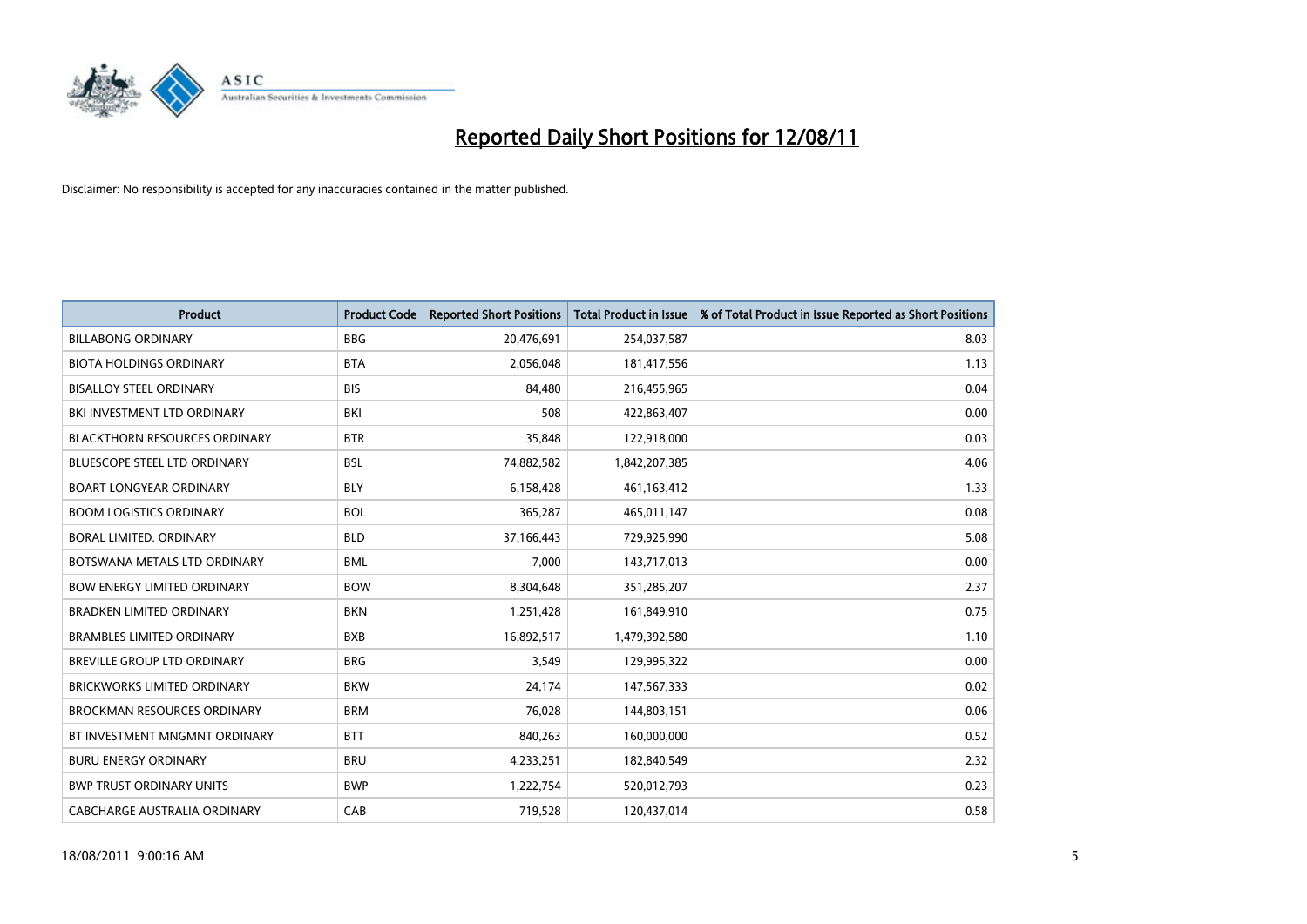

| <b>Product</b>                                | <b>Product Code</b> | <b>Reported Short Positions</b> | <b>Total Product in Issue</b> | % of Total Product in Issue Reported as Short Positions |
|-----------------------------------------------|---------------------|---------------------------------|-------------------------------|---------------------------------------------------------|
| CALTEX AUSTRALIA ORDINARY                     | <b>CTX</b>          | 6,555,509                       | 270,000,000                   | 2.40                                                    |
| CAMPBELL BROTHERS ORDINARY                    | <b>CPB</b>          | 115,215                         | 67,503,411                    | 0.16                                                    |
| CAPE LAMBERT RES LTD ORDINARY                 | <b>CFE</b>          | 1,144,023                       | 630,149,603                   | 0.18                                                    |
| <b>CARBON ENERGY ORDINARY</b>                 | <b>CNX</b>          | 3,198,309                       | 698,517,858                   | 0.44                                                    |
| <b>CARDNO LIMITED ORDINARY</b>                | CDD                 | 3,704                           | 109,780,032                   | 0.00                                                    |
| <b>CARINDALE PROPERTY UNIT</b>                | <b>CDP</b>          | 312                             | 70,000,000                    | 0.00                                                    |
| CARNARVON PETROLEUM ORDINARY                  | <b>CVN</b>          | 3,042,907                       | 690,320,634                   | 0.42                                                    |
| <b>CARNEGIE WAVE ENERGY ORDINARY</b>          | <b>CWE</b>          | 83,000                          | 899,087,627                   | 0.01                                                    |
| CARPATHIAN RESOURCES ORDINARY                 | <b>CPN</b>          | 75,000                          | 265,533,501                   | 0.03                                                    |
| CARPENTARIA EXP. LTD ORDINARY                 | CAP                 | 9,777                           | 98,741,301                    | 0.01                                                    |
| CARSALES.COM LTD ORDINARY                     | <b>CRZ</b>          | 13,057,667                      | 233,729,722                   | 5.56                                                    |
| CASH CONVERTERS ORD/DIV ACCESS                | <b>CCV</b>          | 149,485                         | 379,761,025                   | 0.03                                                    |
| <b>CASPIAN OIL &amp; GAS ORDINARY</b>         | <b>CIG</b>          | 50,000                          | 1,331,500,513                 | 0.00                                                    |
| CATALPA RESOURCES ORDINARY                    | CAH                 | 268,989                         | 178,214,799                   | 0.14                                                    |
| <b>CEC GROUP LIMITED ORDINARY</b>             | <b>CEG</b>          | 1,750                           | 79,662,662                    | 0.00                                                    |
| <b>CELLNET GROUP ORDINARY</b>                 | <b>CLT</b>          | 1.342                           | 61,286,754                    | 0.00                                                    |
| CENTRAL PETROLEUM ORDINARY                    | <b>CTP</b>          | 11,455                          | 982,298,842                   | 0.00                                                    |
| CENTRO PROPERTIES UNITS/ORD STAPLED           | <b>CNP</b>          | 6,692                           | 972,414,514                   | 0.00                                                    |
| <b>CENTRO RETAIL GROUP STAPLED SECURITIES</b> | <b>CER</b>          | 603,071                         | 2,286,399,424                 | 0.02                                                    |
| CERAMIC FUEL CELLS ORDINARY                   | CFU                 | 1,725,870                       | 1,201,353,566                 | 0.14                                                    |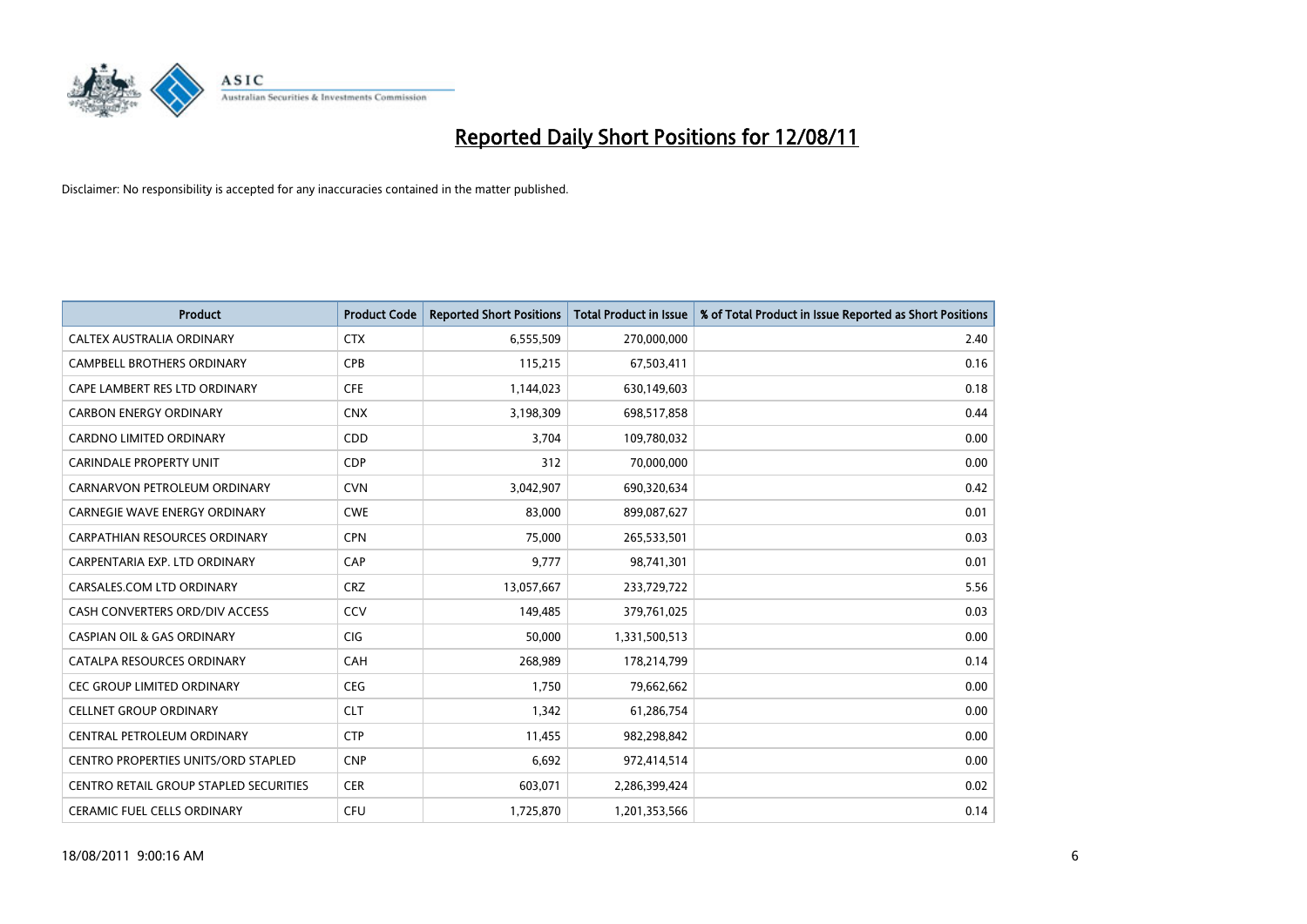

| <b>Product</b>                           | <b>Product Code</b> | <b>Reported Short Positions</b> | <b>Total Product in Issue</b> | % of Total Product in Issue Reported as Short Positions |
|------------------------------------------|---------------------|---------------------------------|-------------------------------|---------------------------------------------------------|
| <b>CERRO RESOURCES NL ORDINARY</b>       | CJO                 | 363,801                         | 748,268,606                   | 0.05                                                    |
| CFS RETAIL PROPERTY UNITS                | <b>CFX</b>          | 49,835,160                      | 2,839,591,911                 | 1.73                                                    |
| CGA MINING LIMITED ORDINARY              | <b>CGX</b>          | 163,900                         | 333,475,726                   | 0.05                                                    |
| CHALLENGER DIV.PRO. STAPLED UNITS        | <b>CDI</b>          | 129,892                         | 903,470,988                   | 0.01                                                    |
| <b>CHALLENGER INFRAST, STAPLED UNITS</b> | <b>CIF</b>          | 7,796                           | 316,223,785                   | 0.00                                                    |
| <b>CHALLENGER LIMITED ORDINARY</b>       | CGF                 | 7,548,891                       | 492,807,490                   | 1.53                                                    |
| CHANDLER MACLEOD LTD ORDINARY            | <b>CMG</b>          | 11,970                          | 466,466,720                   | 0.00                                                    |
| CHARTER HALL GROUP STAPLED US PROHIBIT.  | <b>CHC</b>          | 1,300,295                       | 308,040,283                   | 0.42                                                    |
| <b>CHARTER HALL OFFICE UNIT</b>          | CQ <sub>O</sub>     | 8,145,423                       | 493,319,730                   | 1.64                                                    |
| <b>CHARTER HALL RETAIL UNITS</b>         | <b>CQR</b>          | 1,056,243                       | 302,162,079                   | 0.34                                                    |
| CITIGOLD CORP LTD ORDINARY               | <b>CTO</b>          | 703,900                         | 1,105,078,301                 | 0.06                                                    |
| <b>CLARIUS GRP LTD ORDINARY</b>          | <b>CND</b>          | 110,881                         | 88,161,315                    | 0.13                                                    |
| <b>CLEAN SEAS TUNA ORDINARY</b>          | CSS                 | 50,000                          | 480,829,414                   | 0.01                                                    |
| <b>CLOUGH LIMITED ORDINARY</b>           | <b>CLO</b>          | 124,474                         | 769,801,269                   | 0.01                                                    |
| <b>CO2 GROUP LIMITED ORDINARY</b>        | COZ                 | 400,000                         | 279,884,589                   | 0.14                                                    |
| <b>COAL &amp; ALLIED ORDINARY</b>        | <b>CNA</b>          | 4,134                           | 86,584,735                    | 0.00                                                    |
| COAL OF AFRICA LTD ORDINARY              | <b>CZA</b>          | 812,659                         | 531,139,661                   | 0.15                                                    |
| COALSPUR MINES LTD ORDINARY              | <b>CPL</b>          | 1,404,655                       | 579,768,744                   | 0.24                                                    |
| <b>COALWORKS LIMITED ORDINARY</b>        | <b>CWK</b>          | 513,994                         | 149,088,955                   | 0.34                                                    |
| COCA-COLA AMATIL ORDINARY                | <b>CCL</b>          | 6,074,173                       | 758,085,446                   | 0.80                                                    |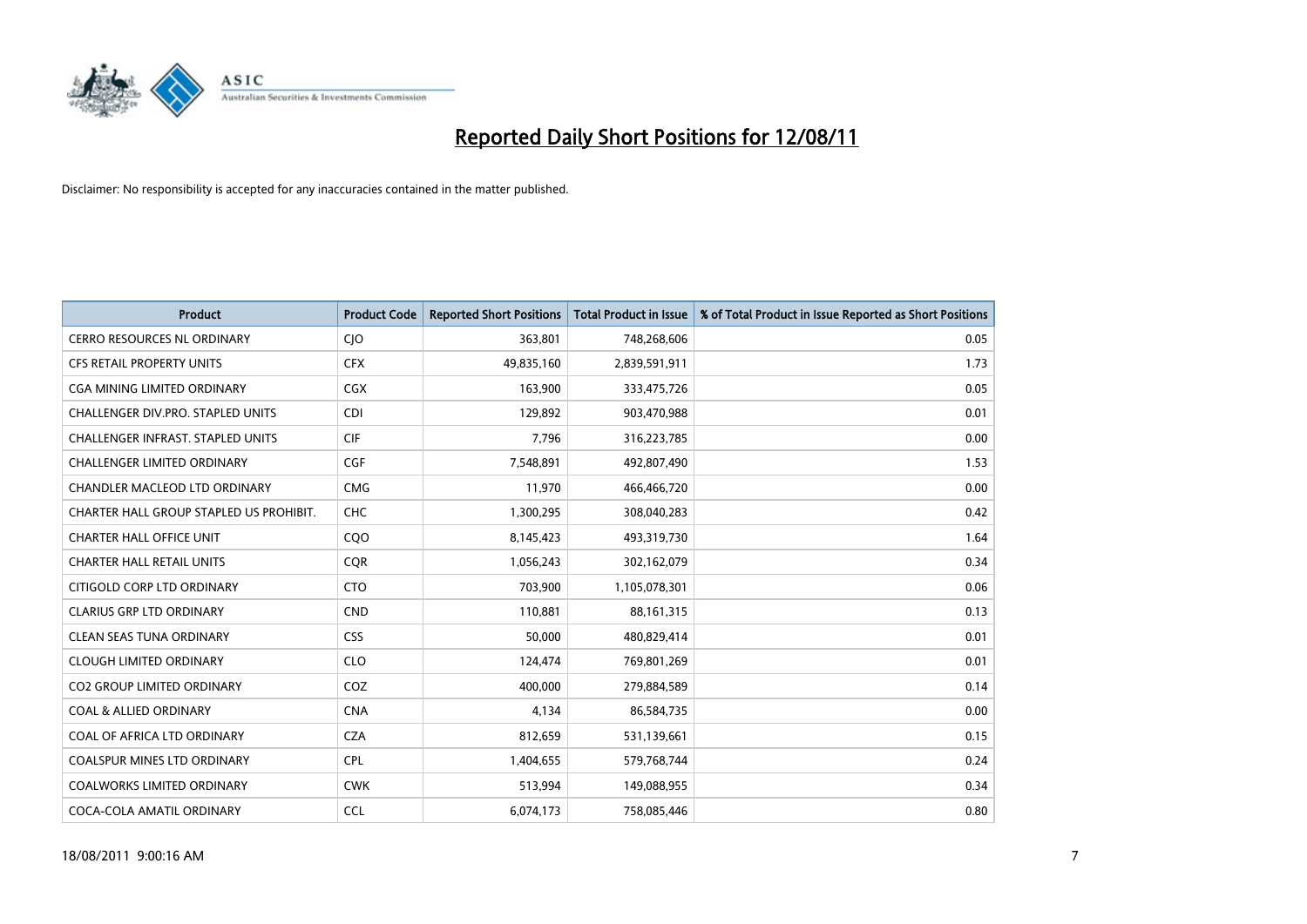

| <b>Product</b>                          | <b>Product Code</b> | <b>Reported Short Positions</b> | <b>Total Product in Issue</b> | % of Total Product in Issue Reported as Short Positions |
|-----------------------------------------|---------------------|---------------------------------|-------------------------------|---------------------------------------------------------|
| <b>COCHLEAR LIMITED ORDINARY</b>        | <b>COH</b>          | 1,808,727                       | 56,746,620                    | 3.17                                                    |
| COCKATOO COAL ORDINARY                  | <b>COK</b>          | 4,470,631                       | 1,016,196,908                 | 0.43                                                    |
| <b>COFFEY INTERNATIONAL ORDINARY</b>    | <b>COF</b>          | 2,944                           | 134,066,081                   | 0.00                                                    |
| <b>COKAL LTD ORDINARY</b>               | <b>CKA</b>          | 611,600                         | 130,055,735                   | 0.47                                                    |
| <b>COLLINS FOODS LTD ORDINARY</b>       | <b>CKF</b>          | 582,630                         | 93,000,003                    | 0.62                                                    |
| COMMONWEALTH BANK, ORDINARY             | <b>CBA</b>          | 27,403,208                      | 1,558,687,244                 | 1.72                                                    |
| COMMONWEALTH PROP ORDINARY UNITS        | <b>CPA</b>          | 30,662,740                      | 2,449,599,711                 | 1.27                                                    |
| <b>COMPASS RESOURCES ORDINARY</b>       | <b>CMR</b>          | 160,952                         | 147,402,920                   | 0.11                                                    |
| COMPUTERSHARE LTD ORDINARY              | <b>CPU</b>          | 2,917,003                       | 555,664,059                   | 0.51                                                    |
| <b>CONNECTEAST GROUP STAPLED</b>        | <b>CEU</b>          | 13,429,200                      | 3,940,145,951                 | 0.33                                                    |
| CONQUEST MINING ORDINARY                | CQT                 | 1,150,068                       | 583,241,478                   | 0.19                                                    |
| CONSOLIDATED MEDIA, ORDINARY            | <b>CMI</b>          | 2,370,482                       | 561,834,996                   | 0.42                                                    |
| CONTANGO MICROCAP ORDINARY              | <b>CTN</b>          | 7,500                           | 146,423,793                   | 0.01                                                    |
| CONTINENTAL COAL LTD ORDINARY           | CCC                 | 733,008                         | 2,415,170,317                 | 0.03                                                    |
| <b>COOPER ENERGY LTD ORDINARY</b>       | <b>COE</b>          | 151,337                         | 292,576,001                   | 0.05                                                    |
| <b>COPPER STRIKE LTD ORDINARY</b>       | <b>CSE</b>          | 714                             | 129,455,571                   | 0.00                                                    |
| <b>CORDLIFE LIMITED ORDINARY</b>        | CBB                 |                                 | 150,887,354                   | 0.00                                                    |
| COUNT FINANCIAL ORDINARY                | COU                 | 427,833                         | 262,247,830                   | 0.16                                                    |
| <b>CREDIT CORP GROUP ORDINARY</b>       | <b>CCP</b>          | 2,105                           | 45,210,752                    | 0.00                                                    |
| <b>CROMWELL PROP STAPLED SECURITIES</b> | <b>CMW</b>          | 34,744                          | 964,737,315                   | 0.00                                                    |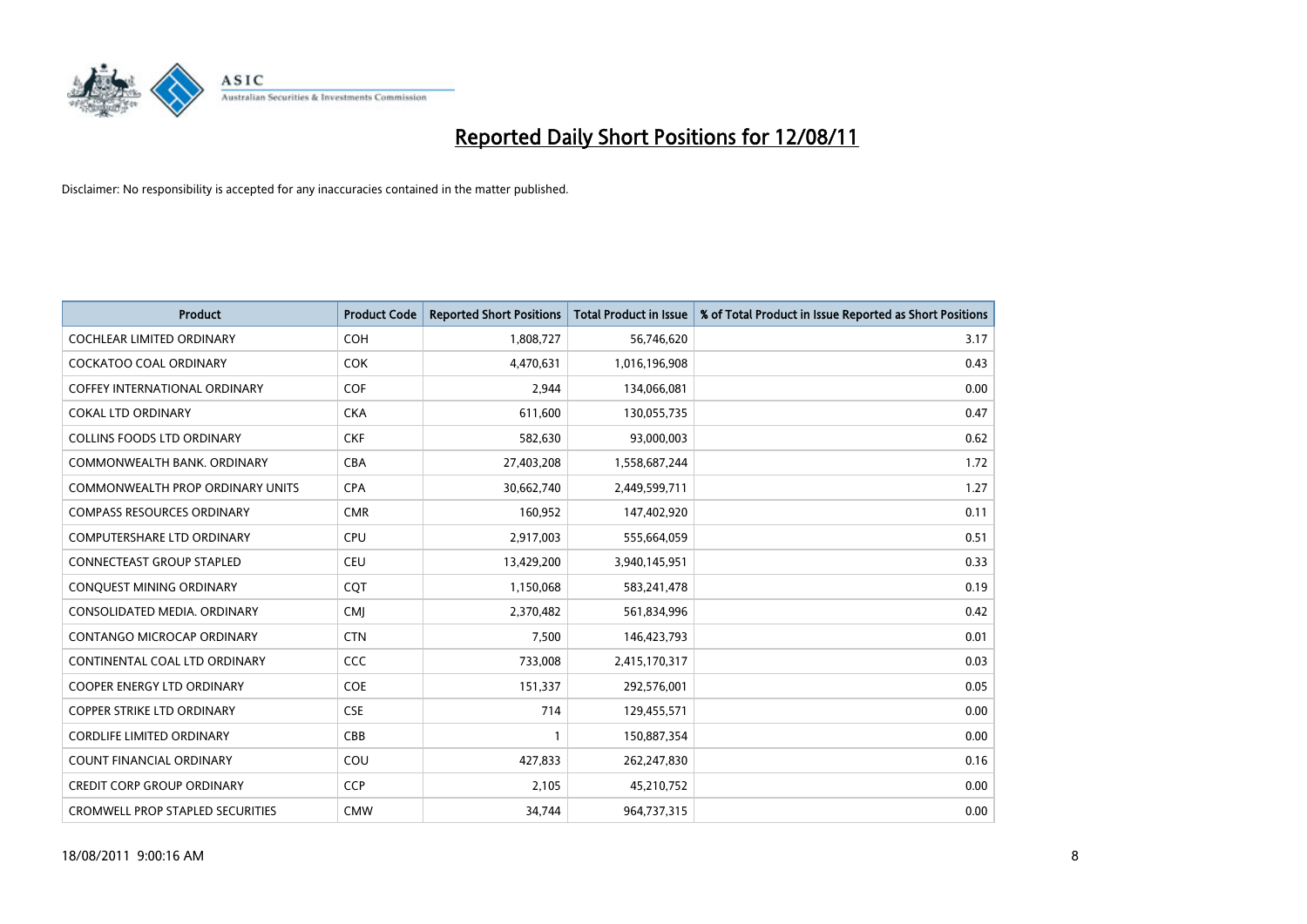

| <b>Product</b>                       | <b>Product Code</b> | <b>Reported Short Positions</b> | <b>Total Product in Issue</b> | % of Total Product in Issue Reported as Short Positions |
|--------------------------------------|---------------------|---------------------------------|-------------------------------|---------------------------------------------------------|
| <b>CROWN LIMITED ORDINARY</b>        | <b>CWN</b>          | 1,325,381                       | 754,131,800                   | 0.16                                                    |
| <b>CRUSADER RESOURCES ORDINARY</b>   | CAS                 | 250,000                         | 104,266,040                   | 0.24                                                    |
| <b>CSG LIMITED ORDINARY</b>          | CSV                 | 1,021,048                       | 282,567,499                   | 0.36                                                    |
| <b>CSL LIMITED ORDINARY</b>          | <b>CSL</b>          | 7,517,068                       | 527,960,909                   | 1.39                                                    |
| <b>CSR LIMITED ORDINARY</b>          | <b>CSR</b>          | 10,759,934                      | 506,000,315                   | 2.10                                                    |
| <b>CUDECO LIMITED ORDINARY</b>       | CDU                 | 1,850,785                       | 142,654,900                   | 1.27                                                    |
| <b>CUE ENERGY RESOURCE ORDINARY</b>  | <b>CUE</b>          | 255,423                         | 694,819,718                   | 0.04                                                    |
| <b>CUSTOMERS LIMITED ORDINARY</b>    | <b>CUS</b>          | 89,569                          | 134,869,357                   | 0.06                                                    |
| DART ENERGY LTD ORDINARY             | <b>DTE</b>          | 4,551,901                       | 720,674,545                   | 0.62                                                    |
| DATA#3 LIMITED ORDINARY              | <b>DTL</b>          | 432                             | 15,397,495                    | 0.00                                                    |
| DAVID JONES LIMITED ORDINARY         | <b>DJS</b>          | 29,163,080                      | 520,751,395                   | 5.58                                                    |
| <b>DECMIL GROUP LIMITED ORDINARY</b> | <b>DCG</b>          | 96,808                          | 124,254,568                   | 0.07                                                    |
| DEEP YELLOW LIMITED ORDINARY         | <b>DYL</b>          | 96,054                          | 1,127,899,958                 | 0.01                                                    |
| DEVINE LIMITED ORDINARY              | <b>DVN</b>          | 1,000                           | 634,918,223                   | 0.00                                                    |
| DEXUS PROPERTY GROUP STAPLED UNITS   | <b>DXS</b>          | 32,931,184                      | 4,839,024,176                 | 0.68                                                    |
| DISCOVERY METALS LTD ORDINARY        | <b>DML</b>          | 5,672,647                       | 437,114,481                   | 1.27                                                    |
| DOMINO PIZZA ENTERPR ORDINARY        | <b>DMP</b>          | 327,625                         | 68,407,674                    | 0.47                                                    |
| DOWNER EDI LIMITED ORDINARY          | <b>DOW</b>          | 5,136,645                       | 429,100,296                   | 1.17                                                    |
| DRILLSEARCH ENERGY ORDINARY          | <b>DLS</b>          | 1,462,098                       | 305,176,742                   | 0.48                                                    |
| DUET GROUP STAPLED US PROHIBIT.      | <b>DUE</b>          | 5,717,683                       | 909,692,991                   | 0.61                                                    |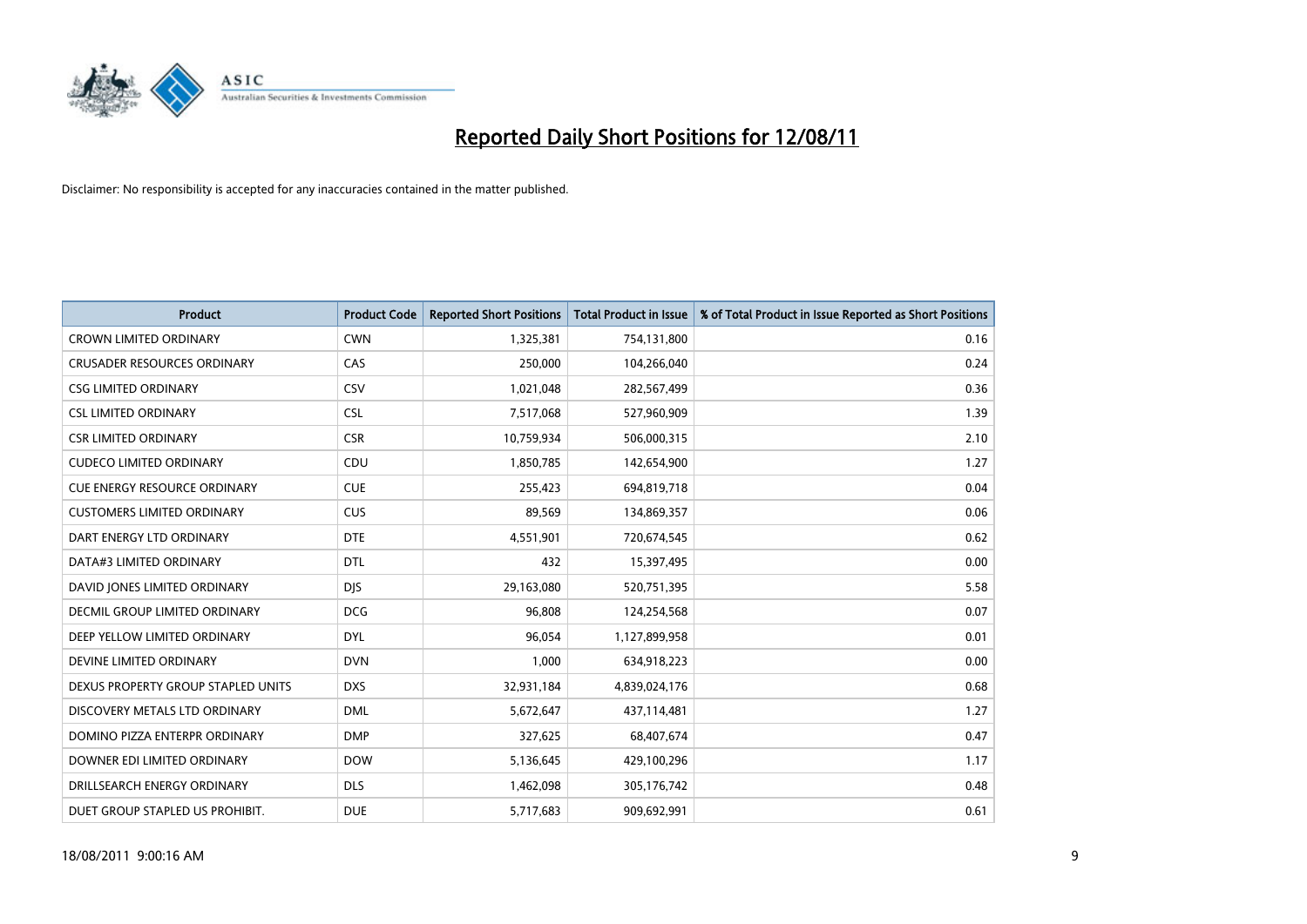

| <b>Product</b>                       | <b>Product Code</b> | <b>Reported Short Positions</b> | <b>Total Product in Issue</b> | % of Total Product in Issue Reported as Short Positions |
|--------------------------------------|---------------------|---------------------------------|-------------------------------|---------------------------------------------------------|
| DULUXGROUP LIMITED ORDINARY          | <b>DLX</b>          | 7,440,228                       | 367,456,259                   | 2.00                                                    |
| DWS ADVANCED ORDINARY                | <b>DWS</b>          | 58,175                          | 132,362,763                   | 0.05                                                    |
| EASTERN STAR GAS ORDINARY            | ESG                 | 11,452,711                      | 991,817,041                   | 1.15                                                    |
| ECHO ENTERTAINMENT ORDINARY          | EGP                 | 1,310,422                       | 688,019,737                   | 0.19                                                    |
| <b>ELDERS LIMITED ORDINARY</b>       | <b>ELD</b>          | 13,435,558                      | 448,598,480                   | 2.99                                                    |
| ELDORADO GOLD CORP CDI 1:1           | EAU                 | 21,960                          | 11,658,431                    | 0.20                                                    |
| ELEMENTAL MINERALS ORDINARY          | <b>ELM</b>          | 215,822                         | 173,385,608                   | 0.12                                                    |
| ELEMENTOS LIMITED ORDINARY           | <b>ELT</b>          | 8                               | 77,068,979                    | 0.00                                                    |
| ELIXIR PETROLEUM LTD ORDINARY        | <b>EXR</b>          | 324,400                         | 188,988,472                   | 0.17                                                    |
| <b>EMECO HOLDINGS ORDINARY</b>       | <b>EHL</b>          | 2,126,731                       | 631,237,586                   | 0.32                                                    |
| ENDOCOAL LIMITED ORDINARY            | <b>EOC</b>          | 882,875                         | 92,436,436                    | 0.96                                                    |
| ENERGIA MINERALS LTD ORDINARY        | <b>EMX</b>          | 139,711                         | 82,500,005                    | 0.17                                                    |
| ENERGY RESOURCES ORDINARY 'A'        | <b>ERA</b>          | 4,609,767                       | 190,737,934                   | 2.40                                                    |
| <b>ENERGY WORLD CORPOR. ORDINARY</b> | <b>EWC</b>          | 21,892,009                      | 1,734,166,672                 | 1.26                                                    |
| <b>ENTEK ENERGY LTD ORDINARY</b>     | ETE                 | 489.903                         | 510,657,387                   | 0.10                                                    |
| ENTELLECT LIMITED ORDINARY           | <b>ESN</b>          | 464,050                         | 985,337,932                   | 0.05                                                    |
| ENVESTRA LIMITED ORDINARY            | <b>ENV</b>          | 4,170,390                       | 1,468,560,201                 | 0.28                                                    |
| ETFS METALS. ETFS GOLD               | GOLD                | 62                              | 4,341,616                     | 0.00                                                    |
| EXTRACT RESOURCES ORDINARY           | <b>EXT</b>          | 529,250                         | 251,159,163                   | 0.19                                                    |
| FAIRFAX MEDIA LTD ORDINARY           | <b>FXI</b>          | 284,992,938                     | 2,351,955,725                 | 12.11                                                   |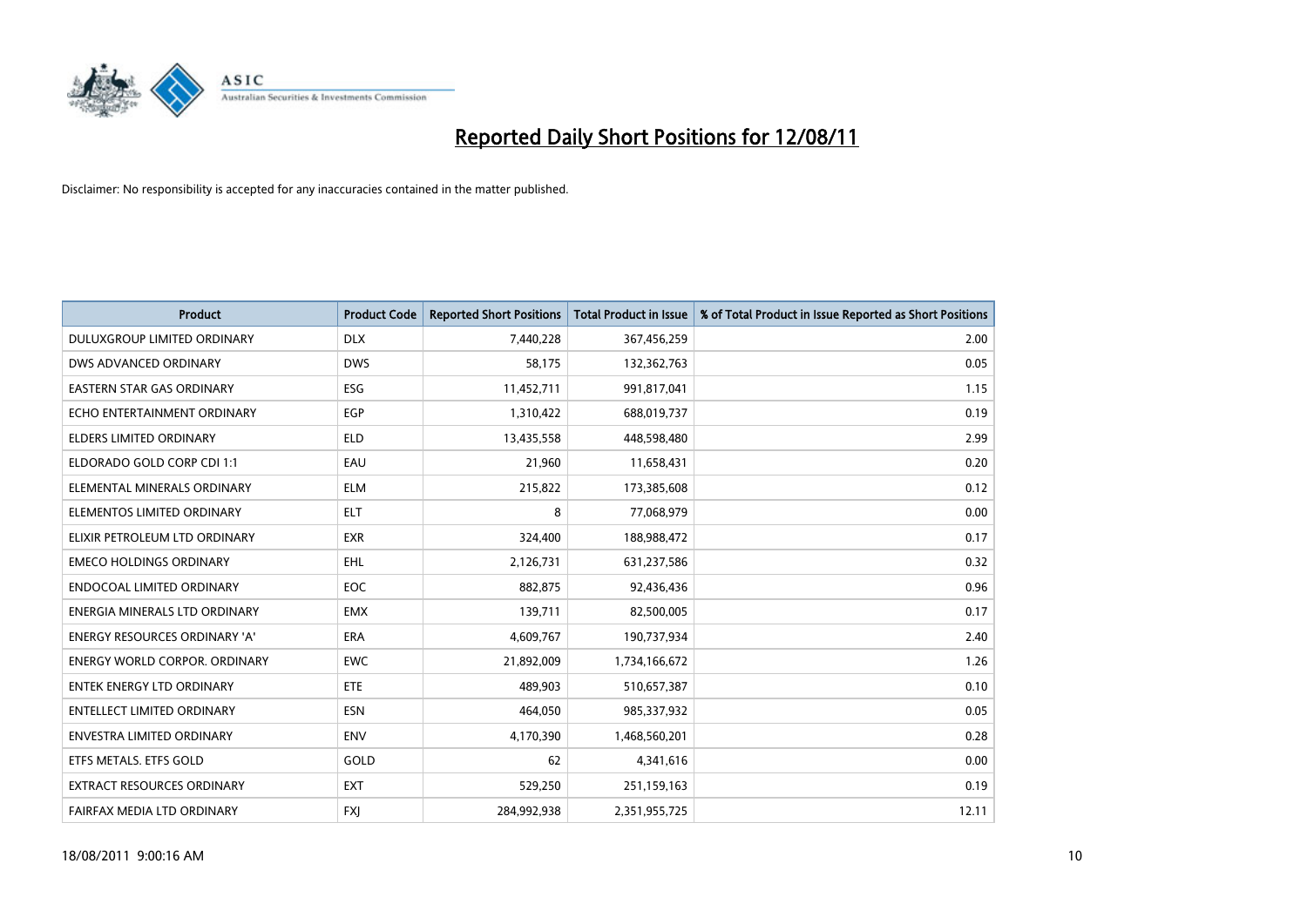

| <b>Product</b>                        | <b>Product Code</b> | <b>Reported Short Positions</b> | Total Product in Issue | % of Total Product in Issue Reported as Short Positions |
|---------------------------------------|---------------------|---------------------------------|------------------------|---------------------------------------------------------|
| <b>FANTASTIC HOLDINGS ORDINARY</b>    | <b>FAN</b>          | 1,223                           | 102,739,538            | 0.00                                                    |
| FAR LTD ORDINARY                      | <b>FAR</b>          | 21,276,945                      | 1,245,401,164          | 1.71                                                    |
| FERRAUS LIMITED ORDINARY              | <b>FRS</b>          | 370                             | 249,598,565            | 0.00                                                    |
| FISHER & PAYKEL APP. ORDINARY         | <b>FPA</b>          | 18,298                          | 724,235,162            | 0.00                                                    |
| FISHER & PAYKEL H. ORDINARY           | <b>FPH</b>          | 2,418,209                       | 525,362,450            | 0.46                                                    |
| FKP PROPERTY GROUP STAPLED SECURITIES | <b>FKP</b>          | 27,185,795                      | 1,185,077,223          | 2.28                                                    |
| FLEETWOOD CORP ORDINARY               | <b>FWD</b>          | 520,909                         | 57,847,937             | 0.88                                                    |
| FLETCHER BUILDING ORDINARY            | <b>FBU</b>          | 7,597,091                       | 678,573,570            | 1.13                                                    |
| FLEXIGROUP LIMITED ORDINARY           | <b>FXL</b>          | 41,816                          | 276,292,173            | 0.01                                                    |
| <b>FLIGHT CENTRE ORDINARY</b>         | <b>FLT</b>          | 4,938,634                       | 99,959,845             | 4.93                                                    |
| FLINDERS MINES LTD ORDINARY           | <b>FMS</b>          | 21,433,070                      | 1,820,839,571          | 1.16                                                    |
| <b>FORGE GROUP LIMITED ORDINARY</b>   | <b>FGE</b>          | 103,436                         | 82,924,014             | 0.12                                                    |
| FORTE ENERGY NL ORDINARY              | <b>FTE</b>          | 2,499,481                       | 695,589,311            | 0.36                                                    |
| <b>FORTESCUE METALS GRP ORDINARY</b>  | <b>FMG</b>          | 37,899,684                      | 3,113,348,659          | 1.22                                                    |
| <b>FOSTER'S GROUP ORDINARY</b>        | FGL                 | 9,235,099                       | 1,940,894,542          | 0.47                                                    |
| FTD CORPORATION ORDINARY              | <b>FTD</b>          | 8,088                           | 36,474,593             | 0.02                                                    |
| FUNTASTIC LIMITED ORDINARY            | <b>FUN</b>          | 322,528                         | 340,997,682            | 0.09                                                    |
| <b>G.U.D. HOLDINGS ORDINARY</b>       | GUD                 | 311,164                         | 69,089,611             | 0.42                                                    |
| <b>GALAXY RESOURCES ORDINARY</b>      | GXY                 | 1,676,461                       | 323,327,000            | 0.52                                                    |
| <b>GEODYNAMICS LIMITED ORDINARY</b>   | GDY                 | 35,392                          | 337,084,174            | 0.01                                                    |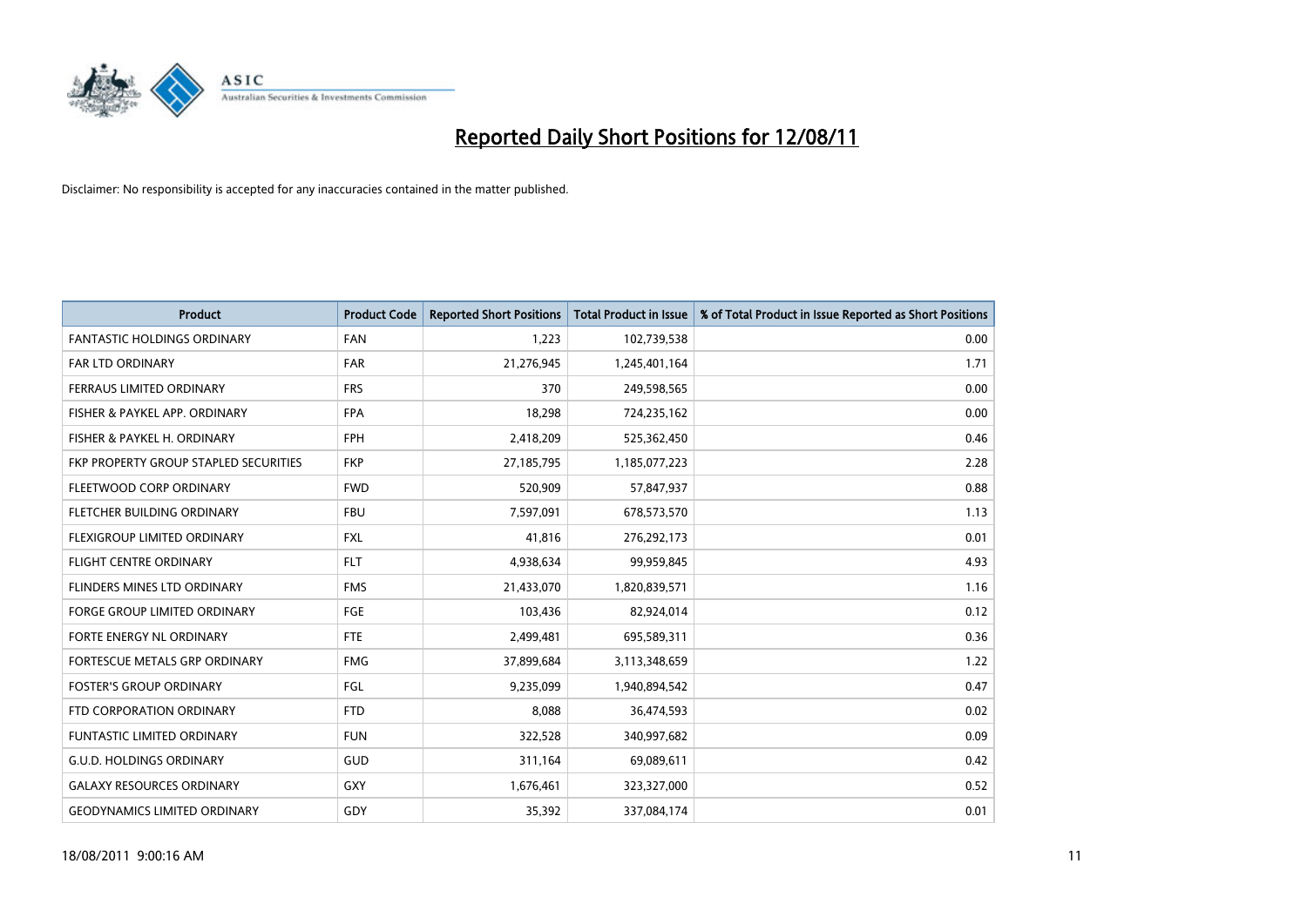

| <b>Product</b>                            | <b>Product Code</b> | <b>Reported Short Positions</b> | <b>Total Product in Issue</b> | % of Total Product in Issue Reported as Short Positions |
|-------------------------------------------|---------------------|---------------------------------|-------------------------------|---------------------------------------------------------|
| <b>GINDALBIE METALS LTD ORDINARY</b>      | <b>GBG</b>          | 37,610,565                      | 988,710,739                   | 3.79                                                    |
| <b>GLOBAL MINING ORDINARY</b>             | <b>GMI</b>          | 73,951                          | 191,820,968                   | 0.03                                                    |
| <b>GLOUCESTER COAL ORDINARY</b>           | GCL                 | 587,173                         | 202,905,967                   | 0.28                                                    |
| <b>GME RESOURCES LTD ORDINARY</b>         | <b>GME</b>          | 800                             | 322,635,902                   | 0.00                                                    |
| <b>GOLD ROAD RES LTD ORDINARY</b>         | GOR                 | 90,268                          | 317,087,535                   | 0.03                                                    |
| <b>GOLDEN WEST RESOURCE ORDINARY</b>      | <b>GWR</b>          | 1,617                           | 192,082,567                   | 0.00                                                    |
| <b>GOODMAN FIELDER, ORDINARY</b>          | <b>GFF</b>          | 29,322,720                      | 1,380,386,438                 | 2.11                                                    |
| <b>GOODMAN GROUP STAPLED US PROHIBIT.</b> | <b>GMG</b>          | 25,742,176                      | 7,394,607,411                 | 0.34                                                    |
| <b>GPT GROUP STAPLED SEC.</b>             | <b>GPT</b>          | 14,352,732                      | 1,849,089,943                 | 0.74                                                    |
| <b>GRAINCORP LIMITED A CLASS ORDINARY</b> | <b>GNC</b>          | 959,696                         | 198,318,900                   | 0.47                                                    |
| <b>GRANGE RESOURCES. ORDINARY</b>         | <b>GRR</b>          | 279,724                         | 1,153,181,487                 | 0.02                                                    |
| <b>GREENCAP LIMITED ORDINARY</b>          | GCG                 |                                 | 262,515,385                   | 0.00                                                    |
| <b>GREENLAND MIN EN LTD ORDINARY</b>      | GGG                 | 2,132,173                       | 410,407,582                   | 0.52                                                    |
| <b>GRYPHON MINERALS LTD ORDINARY</b>      | GRY                 | 2,024,024                       | 299,922,058                   | 0.67                                                    |
| <b>GUILDFORD COAL LTD ORDINARY</b>        | <b>GUF</b>          | 1,608,988                       | 217,469,617                   | 0.74                                                    |
| <b>GUINNESS PEAT GROUP. CDI 1:1</b>       | <b>GPG</b>          | 1,226,373                       | 266,222,148                   | 0.46                                                    |
| <b>GUNNS LIMITED ORDINARY</b>             | <b>GNS</b>          | 69,262,488                      | 848,401,559                   | 8.16                                                    |
| <b>GWA GROUP LTD ORDINARY</b>             | <b>GWA</b>          | 7,220,896                       | 301,525,014                   | 2.39                                                    |
| HARVEY NORMAN ORDINARY                    | <b>HVN</b>          | 48,717,082                      | 1,062,316,784                 | 4.58                                                    |
| HASTIE GROUP LIMITED ORDINARY             | <b>HST</b>          | 13,819,070                      | 1,367,511,426                 | 1.02                                                    |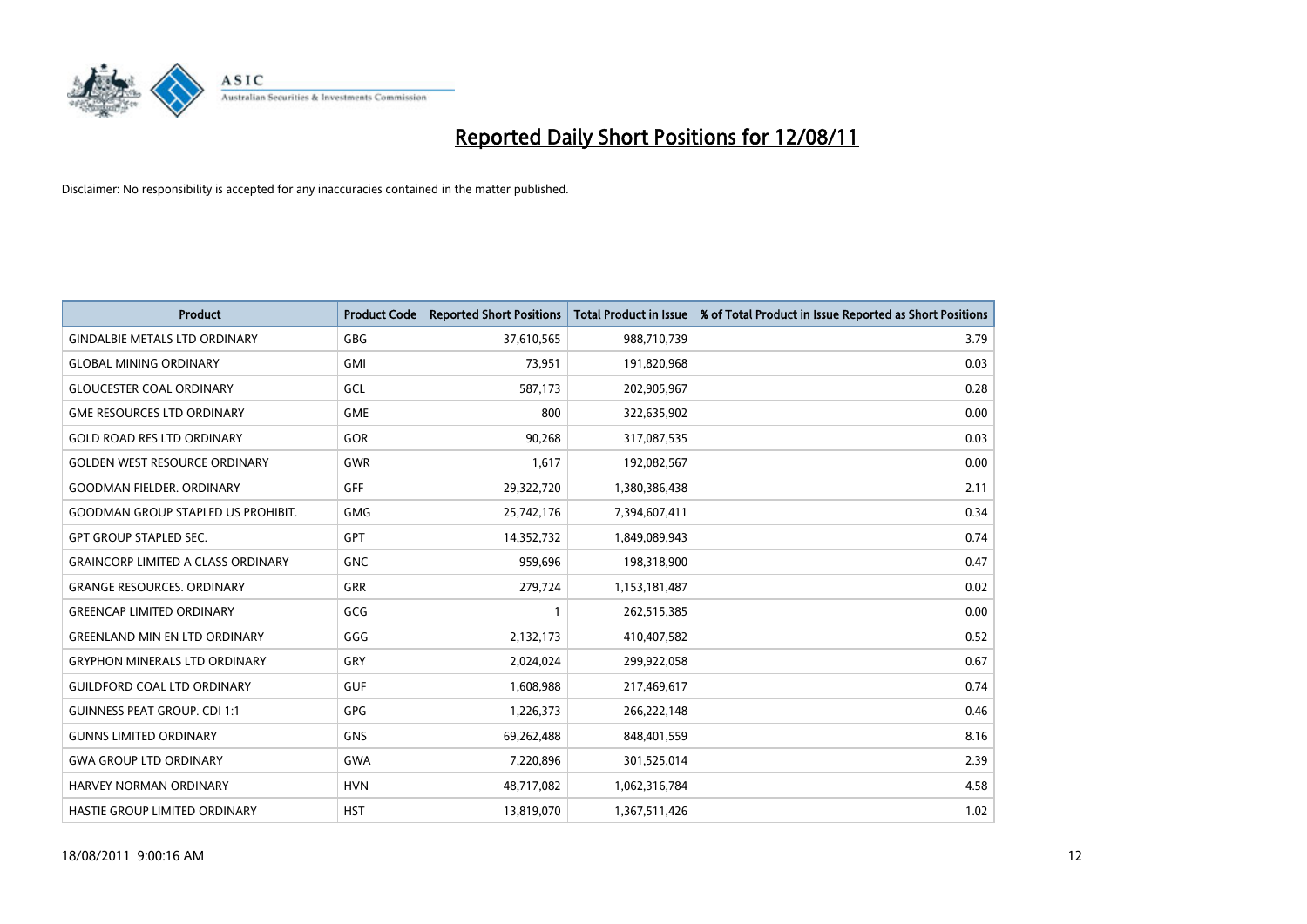

| <b>Product</b>                        | <b>Product Code</b> | <b>Reported Short Positions</b> | <b>Total Product in Issue</b> | % of Total Product in Issue Reported as Short Positions |
|---------------------------------------|---------------------|---------------------------------|-------------------------------|---------------------------------------------------------|
| HASTINGS DIVERSIFIED STAPLED SECURITY | <b>HDF</b>          | 2,424,147                       | 530,001,072                   | 0.44                                                    |
| <b>HEARTWARE INT INC CDI 35:1</b>     | <b>HIN</b>          | 272,008                         | 48,598,550                    | 0.56                                                    |
| <b>HENDERSON GROUP CDI 1:1</b>        | <b>HGG</b>          | 4,655,482                       | 628,839,582                   | 0.74                                                    |
| HFA HOLDINGS LIMITED ORDINARY         | <b>HFA</b>          | 8,273                           | 117,332,831                   | 0.00                                                    |
| HIGHLANDS PACIFIC ORDINARY            | <b>HIG</b>          | 2,670,313                       | 686,082,148                   | 0.39                                                    |
| HILLGROVE RES LTD ORDINARY            | <b>HGO</b>          | 343,991                         | 793,698,575                   | 0.04                                                    |
| HILLS HOLDINGS LTD ORDINARY           | <b>HIL</b>          | 4,030,295                       | 249,139,016                   | 1.61                                                    |
| HORIZON OIL LIMITED ORDINARY          | <b>HZN</b>          | 12,502,332                      | 1,130,811,515                 | 1.11                                                    |
| HUNNU COAL LIMITED ORDINARY           | <b>HUN</b>          | 127,542                         | 216,565,002                   | 0.06                                                    |
| <b>ICON ENERGY LIMITED ORDINARY</b>   | <b>ICN</b>          | 67,000                          | 469,301,394                   | 0.01                                                    |
| <b>IINET LIMITED ORDINARY</b>         | <b>IIN</b>          | 1,438,710                       | 152,169,119                   | 0.94                                                    |
| <b>IKWEZI MINING LTD ORDINARY</b>     | <b>IKW</b>          | 2,735,668                       | 168,800,000                   | 1.62                                                    |
| <b>ILUKA RESOURCES ORDINARY</b>       | <b>ILU</b>          | 3,970,975                       | 418,700,517                   | 0.94                                                    |
| <b>IMDEX LIMITED ORDINARY</b>         | <b>IMD</b>          | 41,979                          | 199,414,165                   | 0.02                                                    |
| IMF (AUSTRALIA) LTD ORDINARY          | <b>IMF</b>          | 333,585                         | 123,828,193                   | 0.26                                                    |
| <b>IMX RESOURCES LTD ORDINARY</b>     | <b>IXR</b>          | 20,000                          | 262,612,803                   | 0.01                                                    |
| <b>INCITEC PIVOT ORDINARY</b>         | <b>IPL</b>          | 4,014,208                       | 1,628,730,107                 | 0.23                                                    |
| INDAGO RESOURCES LTD ORDINARY         | <b>IDG</b>          | 8,179                           | 4,920,997                     | 0.17                                                    |
| <b>INDEPENDENCE GROUP ORDINARY</b>    | <b>IGO</b>          | 1,370,314                       | 202,907,135                   | 0.66                                                    |
| <b>INDOPHIL RESOURCES ORDINARY</b>    | <b>IRN</b>          | 15,615,034                      | 995,437,860                   | 1.57                                                    |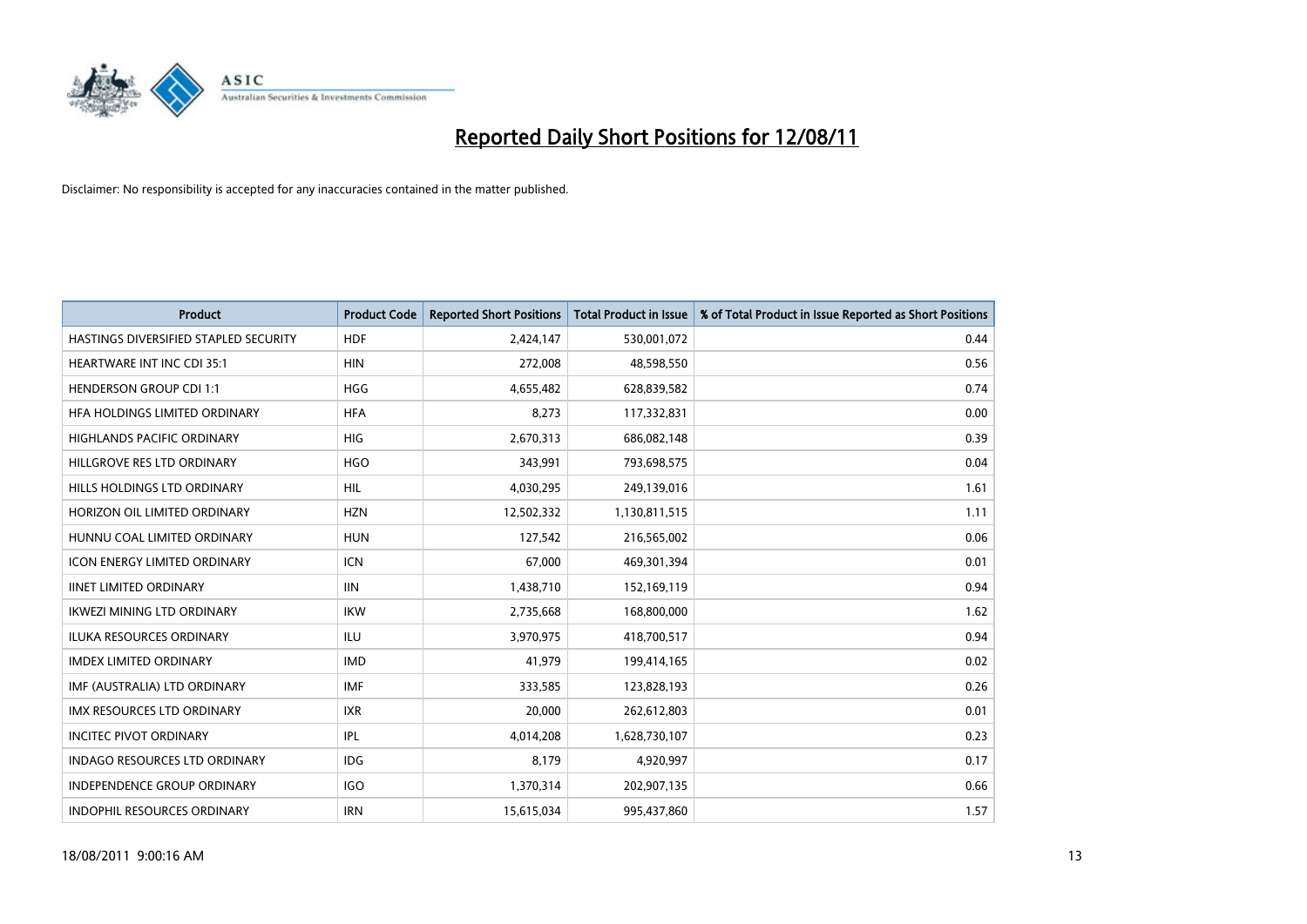

| <b>Product</b>                                | <b>Product Code</b> | <b>Reported Short Positions</b> | <b>Total Product in Issue</b> | % of Total Product in Issue Reported as Short Positions |
|-----------------------------------------------|---------------------|---------------------------------|-------------------------------|---------------------------------------------------------|
| <b>INDUSTREA LIMITED ORDINARY</b>             | IDL                 | 1,584,062                       | 364,733,566                   | 0.43                                                    |
| INFIGEN ENERGY STAPLED SECURITIES             | <b>IFN</b>          | 4,800,383                       | 762,265,972                   | 0.64                                                    |
| ING RE COM GROUP STAPLED SECURITIES           | ILF                 | 9.075                           | 441,029,194                   | 0.00                                                    |
| INSURANCE AUSTRALIA ORDINARY                  | IAG                 | 8,661,222                       | 2,079,034,021                 | 0.41                                                    |
| INT GOLDFIELDS LTD ORDINARY                   | <b>IGS</b>          | 11,042,682                      | 571,520,386                   | 1.93                                                    |
| INTEGRA MINING LTD, ORDINARY                  | <b>IGR</b>          | 4,922,312                       | 843,493,881                   | 0.57                                                    |
| <b>INTREPID MINES ORDINARY</b>                | <b>IAU</b>          | 4,062,553                       | 522,300,939                   | 0.77                                                    |
| <b>INVESTA OFFICE FUND STAPLED SECURITIES</b> | <b>IOF</b>          | 10,842,890                      | 2,729,071,212                 | 0.38                                                    |
| <b>INVOCARE LIMITED ORDINARY</b>              | <b>IVC</b>          | 951,971                         | 107,912,897                   | 0.87                                                    |
| <b>ION LIMITED ORDINARY</b>                   | <b>ION</b>          | 164,453                         | 256,365,105                   | 0.06                                                    |
| <b>IOOF HOLDINGS LTD ORDINARY</b>             | IFL                 | 1,404,498                       | 229,794,395                   | 0.59                                                    |
| <b>IRESS MARKET TECH. ORDINARY</b>            | <b>IRE</b>          | 1,975,561                       | 126,920,010                   | 1.53                                                    |
| <b>IRON ORE HOLDINGS ORDINARY</b>             | <b>IOH</b>          | 26,914                          | 166,087,005                   | 0.01                                                    |
| ISHARES GLB TELECOMS CDI 1:1                  | <b>IXP</b>          | 2,768                           | 4,450,000                     | 0.06                                                    |
| ISHARES MSCLAUS 200 ISHARES MSCLAUS 200       | IOZ                 | 22,235                          | 2,400,836                     | 0.93                                                    |
| <b>ISHARES MSCI BRIC CDI 1:1</b>              | <b>IBK</b>          | 7,767                           | 3,650,000                     | 0.21                                                    |
| ISHARES MSCI EM MKTS CDI 1:1                  | <b>IEM</b>          | 18,083                          | 425,700,000                   | 0.00                                                    |
| ISHARES S&P 500 CDI 1:1                       | <b>IVV</b>          | 10,064                          | 116,350,000                   | 0.01                                                    |
| ISHARES S&P HIGH DIV ISHARES S&P HIGH DIV     | <b>IHD</b>          | 11,876                          | 2,300,931                     | 0.52                                                    |
| ISHARES SMALL ORDS ISHARES SMALL ORDS         | <b>ISO</b>          | 92,064                          | 3,901,916                     | 2.36                                                    |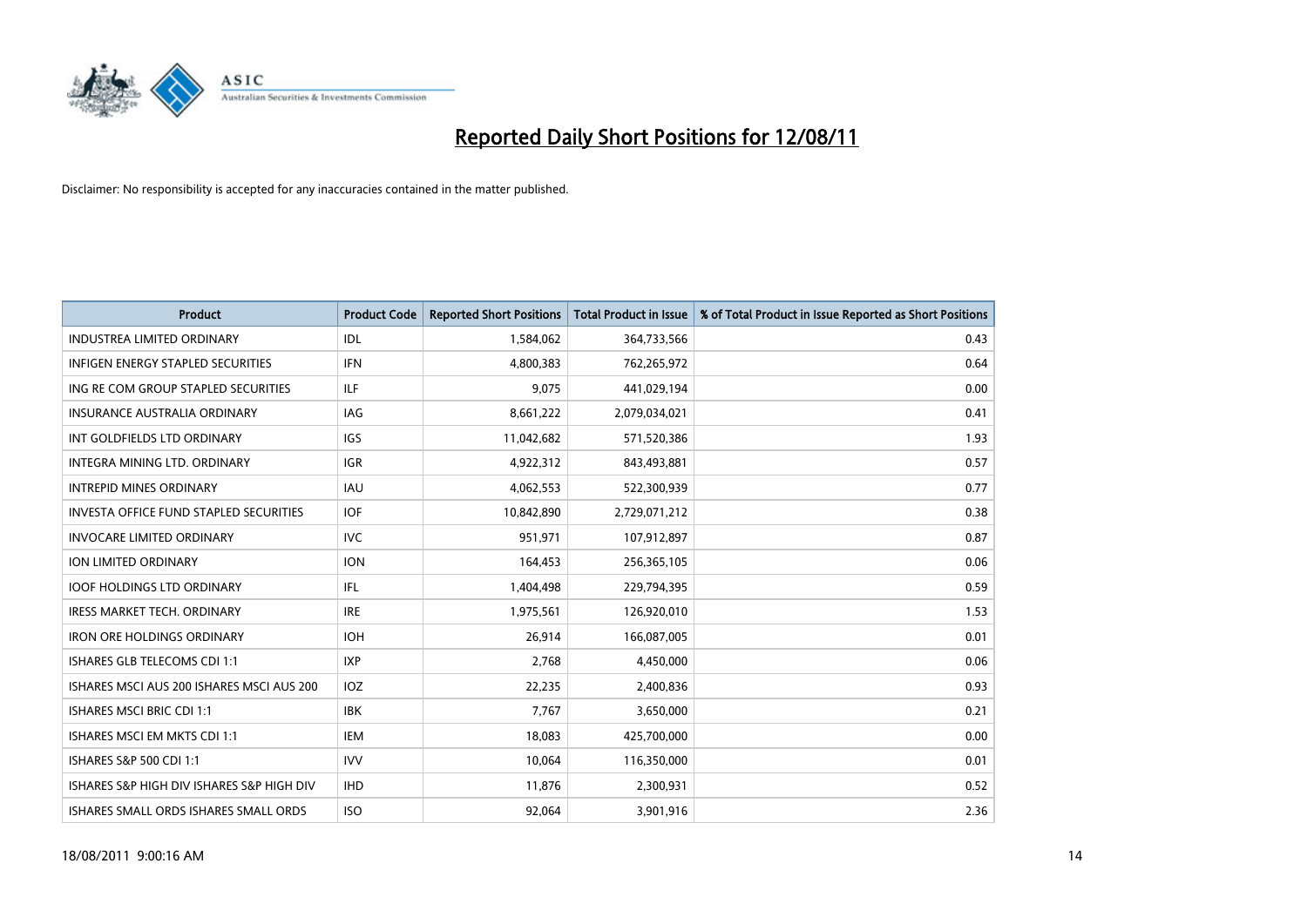

| <b>Product</b>                           | <b>Product Code</b> | <b>Reported Short Positions</b> | <b>Total Product in Issue</b> | % of Total Product in Issue Reported as Short Positions |
|------------------------------------------|---------------------|---------------------------------|-------------------------------|---------------------------------------------------------|
| <b>IVANHOE AUSTRALIA ORDINARY</b>        | <b>IVA</b>          | 102,320                         | 418,709,553                   | 0.02                                                    |
| JAMES HARDIE INDUST CHESS DEPOSITARY INT | <b>JHX</b>          | 22,385,517                      | 437,311,611                   | 5.11                                                    |
| <b>JAMESON RESOURCES ORDINARY</b>        | <b>JAL</b>          | 1,600,000                       | 95,828,865                    | 1.67                                                    |
| <b>IB HI-FI LIMITED ORDINARY</b>         | <b>IBH</b>          | 20,115,368                      | 98,535,763                    | 20.42                                                   |
| <b>KAGARA LTD ORDINARY</b>               | KZL                 | 9,694,244                       | 717,943,836                   | 1.35                                                    |
| KANGAROO RES LTD ORDINARY                | <b>KRL</b>          | 600,000                         | 3,434,430,012                 | 0.02                                                    |
| KAROON GAS AUSTRALIA ORDINARY            | <b>KAR</b>          | 1,618,386                       | 221,420,769                   | 0.72                                                    |
| KASBAH RESOURCES ORDINARY                | <b>KAS</b>          | 19,883                          | 364,262,596                   | 0.01                                                    |
| KATHMANDU HOLD LTD ORDINARY              | <b>KMD</b>          | 1,033,805                       | 200,000,000                   | 0.50                                                    |
| <b>KEYBRIDGE CAPITAL ORDINARY</b>        | <b>KBC</b>          | 5,999                           | 172,070,564                   | 0.00                                                    |
| KIMBERLEY METALS LTD ORDINARY            | <b>KBL</b>          | 1,820                           | 164,452,978                   | 0.00                                                    |
| KINGSGATE CONSOLID, ORDINARY             | <b>KCN</b>          | 3,034,467                       | 135,338,157                   | 2.24                                                    |
| KINGSROSE MINING LTD ORDINARY            | <b>KRM</b>          | 514,466                         | 266,088,064                   | 0.19                                                    |
| LEIGHTON HOLDINGS ORDINARY               | LEI                 | 6,899,354                       | 336,515,596                   | 2.07                                                    |
| LEND LEASE GROUP UNIT/ORD STAPLED        | <b>LLC</b>          | 3,298,004                       | 570,915,669                   | 0.57                                                    |
| LINC ENERGY LTD ORDINARY                 | <b>LNC</b>          | 6,524,492                       | 503,418,900                   | 1.29                                                    |
| LIQUEFIED NATURAL ORDINARY               | LNG                 | 155,707                         | 267,699,015                   | 0.06                                                    |
| LUDOWICI LIMITED ORDINARY                | LDW                 | 6,496                           | 29,353,354                    | 0.02                                                    |
| LYNAS CORPORATION ORDINARY               | <b>LYC</b>          | 34,706,189                      | 1,713,646,913                 | 2.07                                                    |
| M2 TELECOMMUNICATION ORDINARY            | <b>MTU</b>          | 4,383                           | 123,731,285                   | 0.00                                                    |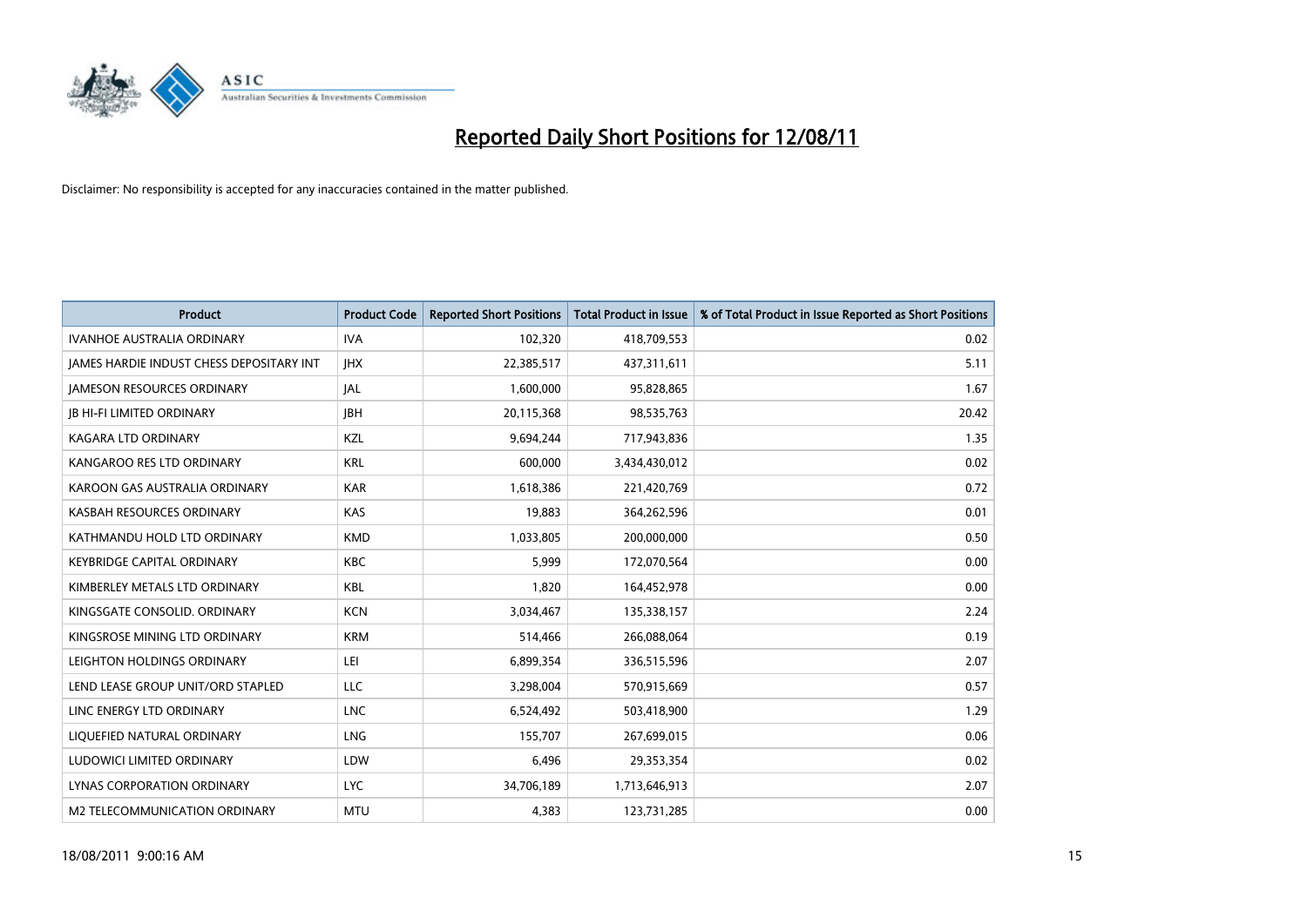

| <b>Product</b>                        | <b>Product Code</b> | <b>Reported Short Positions</b> | <b>Total Product in Issue</b> | % of Total Product in Issue Reported as Short Positions |
|---------------------------------------|---------------------|---------------------------------|-------------------------------|---------------------------------------------------------|
| MACARTHUR COAL ORDINARY               | <b>MCC</b>          | 721,410                         | 302,092,343                   | 0.22                                                    |
| <b>MACMAHON HOLDINGS ORDINARY</b>     | <b>MAH</b>          | 5,644,688                       | 733,711,705                   | 0.75                                                    |
| MACQ ATLAS ROADS GRP ORDINARY STAPLED | <b>MOA</b>          | 6,518,934                       | 452,345,907                   | 1.43                                                    |
| MACQUARIE GROUP LTD ORDINARY          | <b>MOG</b>          | 3,969,240                       | 348,280,167                   | 1.11                                                    |
| MAP GROUP STAPLED US PROHIBIT.        | <b>MAP</b>          | 4,890,794                       | 1,861,210,782                 | 0.24                                                    |
| MARENGO MINING ORDINARY               | <b>MGO</b>          | 136,661                         | 1,002,399,863                 | 0.01                                                    |
| <b>MATRIX C &amp; E LTD ORDINARY</b>  | <b>MCE</b>          | 123,931                         | 77,081,507                    | 0.15                                                    |
| MCMILLAN SHAKESPEARE ORDINARY         | <b>MMS</b>          | 6,818                           | 68,081,810                    | 0.01                                                    |
| MCPHERSON'S LTD ORDINARY              | <b>MCP</b>          | 221,987                         | 72,401,758                    | 0.31                                                    |
| MEDUSA MINING LTD ORDINARY            | <b>MML</b>          | 1,787,121                       | 188,233,911                   | 0.92                                                    |
| MELBOURNE IT LIMITED ORDINARY         | MLB                 | 145,756                         | 80,662,621                    | 0.18                                                    |
| MEO AUSTRALIA LTD ORDINARY            | <b>MEO</b>          | 819,039                         | 539,913,260                   | 0.14                                                    |
| <b>MERMAID MARINE ORDINARY</b>        | <b>MRM</b>          | 2,244,647                       | 215,477,852                   | 1.02                                                    |
| MESOBLAST LIMITED ORDINARY            | <b>MSB</b>          | 2,114,607                       | 280,425,258                   | 0.77                                                    |
| METALS X LIMITED ORDINARY             | <b>MLX</b>          | 248,980                         | 1,365,661,782                 | 0.02                                                    |
| METCASH LIMITED ORDINARY              | <b>MTS</b>          | 21,546,050                      | 769,165,596                   | 2.77                                                    |
| METGASCO LIMITED ORDINARY             | <b>MEL</b>          | 235,435                         | 276,213,791                   | 0.09                                                    |
| METMINCO LIMITED ORDINARY             | <b>MNC</b>          | 2,197,270                       | 1,462,616,146                 | 0.15                                                    |
| MHM METALS LIMITED ORDINARY           | <b>MHM</b>          | 97,433                          | 102,252,570                   | 0.10                                                    |
| MICLYN EXP OFFSHR ORDINARY            | <b>MIO</b>          | 296,300                         | 274,618,684                   | 0.10                                                    |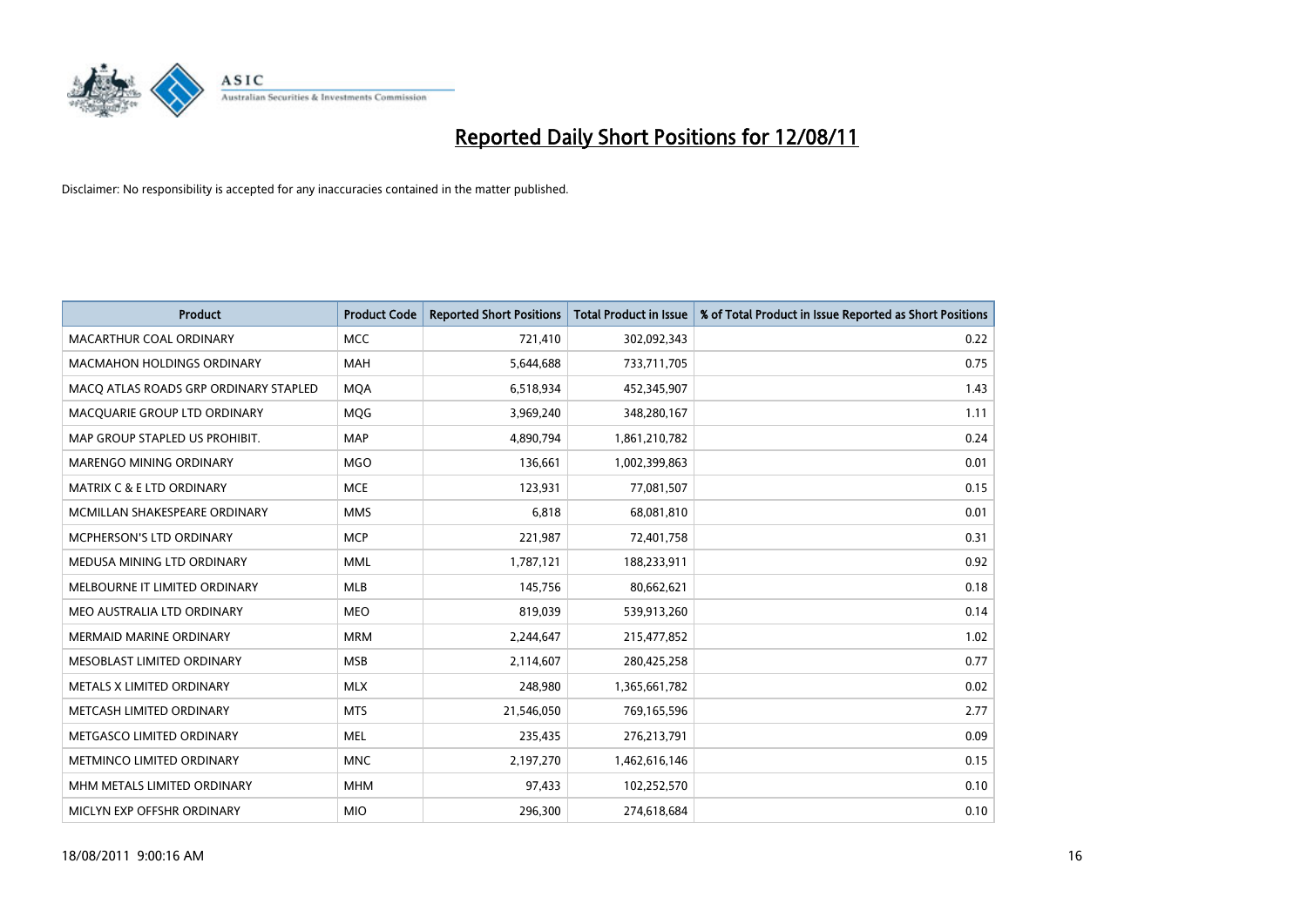

| <b>Product</b>                    | <b>Product Code</b> | <b>Reported Short Positions</b> | <b>Total Product in Issue</b> | % of Total Product in Issue Reported as Short Positions |
|-----------------------------------|---------------------|---------------------------------|-------------------------------|---------------------------------------------------------|
| MINARA RESOURCES ORDINARY         | <b>MRE</b>          | 16,188,097                      | 1,169,424,487                 | 1.37                                                    |
| MINCOR RESOURCES NL ORDINARY      | <b>MCR</b>          | 1,710,876                       | 200,608,804                   | 0.85                                                    |
| MINEMAKERS LIMITED ORDINARY       | <b>MAK</b>          | 44,227                          | 227,003,950                   | 0.02                                                    |
| MINERAL DEPOSITS ORDINARY         | <b>MDL</b>          | 200,709                         | 83,538,786                    | 0.23                                                    |
| MINERAL RESOURCES, ORDINARY       | <b>MIN</b>          | 824,169                         | 183,773,017                   | 0.45                                                    |
| MIRABELA NICKEL LTD ORDINARY      | <b>MBN</b>          | 11,961,664                      | 491,781,237                   | 2.42                                                    |
| MIRVAC GROUP STAPLED SECURITIES   | <b>MGR</b>          | 29,265,393                      | 3,416,924,188                 | 0.84                                                    |
| MOLOPO ENERGY LTD ORDINARY        | <b>MPO</b>          | 1,576,904                       | 245,579,810                   | 0.64                                                    |
| MONADELPHOUS GROUP ORDINARY       | <b>MND</b>          | 738,841                         | 87,576,827                    | 0.81                                                    |
| <b>MOUNT GIBSON IRON ORDINARY</b> | <b>MGX</b>          | 12,805,650                      | 1,082,570,693                 | 1.18                                                    |
| MULTIPLEX SITES SITES             | <b>MXUPA</b>        | 36                              | 4,500,000                     | 0.00                                                    |
| MURCHISON METALS LTD ORDINARY     | <b>MMX</b>          | 12,406,197                      | 437,309,555                   | 2.80                                                    |
| <b>MYER HOLDINGS LTD ORDINARY</b> | <b>MYR</b>          | 37,252,481                      | 583,147,884                   | 6.38                                                    |
| <b>MYSTATE LIMITED ORDINARY</b>   | <b>MYS</b>          | 1,400                           | 67,439,158                    | 0.00                                                    |
| NATIONAL AUST. BANK ORDINARY      | <b>NAB</b>          | 17,602,545                      | 2,201,147,145                 | 0.80                                                    |
| NATURAL FUEL LIMITED ORDINARY     | <b>NFL</b>          |                                 | 1,121,912                     | 0.00                                                    |
| NAVIGATOR RESOURCES ORDINARY      | <b>NAV</b>          | 500                             | 465,796,753                   | 0.00                                                    |
| NAVITAS LIMITED ORDINARY          | <b>NVT</b>          | 3,185,610                       | 375,230,115                   | 0.83                                                    |
| NEPTUNE MARINE ORDINARY           | <b>NMS</b>          | 182,253                         | 1,748,545,632                 | 0.01                                                    |
| NEW HOPE CORPORATION ORDINARY     | <b>NHC</b>          | 309.236                         | 830,230,549                   | 0.03                                                    |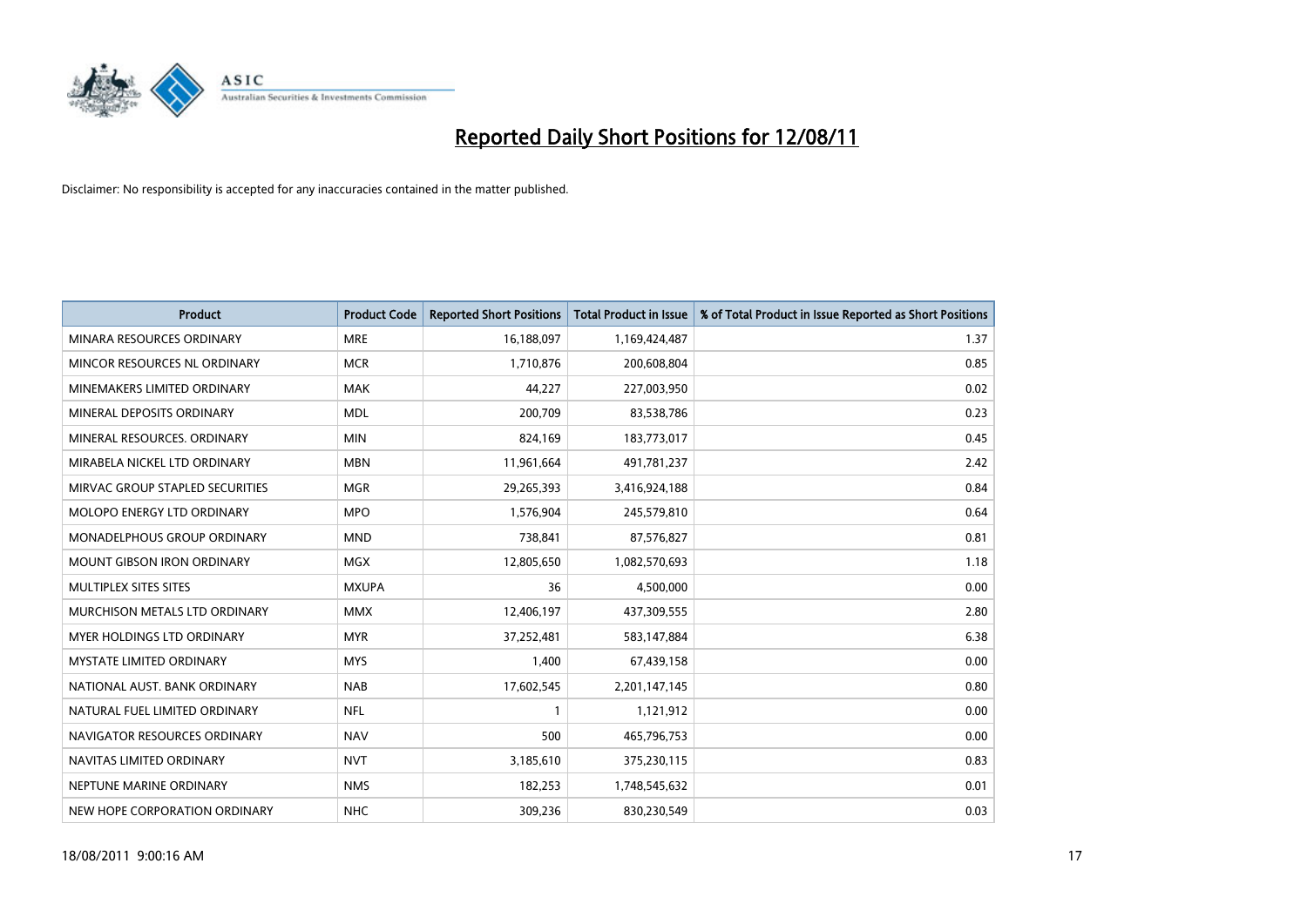

| <b>Product</b>                        | <b>Product Code</b> | <b>Reported Short Positions</b> | <b>Total Product in Issue</b> | % of Total Product in Issue Reported as Short Positions |
|---------------------------------------|---------------------|---------------------------------|-------------------------------|---------------------------------------------------------|
| NEWCREST MINING ORDINARY              | <b>NCM</b>          | 4,049,960                       | 765,000,000                   | 0.51                                                    |
| NEWS CORP A NON-VOTING CDI            | <b>NWSLV</b>        | 3,592,928                       | 1,829,971,892                 | 0.20                                                    |
| NEWS CORP B VOTING CDI                | <b>NWS</b>          | 4,301,029                       | 798,520,953                   | 0.53                                                    |
| NEXBIS LIMITED ORDINARY               | <b>NBS</b>          | 63,733                          | 798,356,704                   | 0.01                                                    |
| NEXTDC LIMITED ORDINARY               | <b>NXT</b>          | 34.285                          | 112,104,986                   | 0.03                                                    |
| NEXUS ENERGY LIMITED ORDINARY         | <b>NXS</b>          | 16,782,602                      | 1,326,697,820                 | 1.26                                                    |
| NIB HOLDINGS LIMITED ORDINARY         | <b>NHF</b>          | 219,701                         | 466,733,110                   | 0.05                                                    |
| NIDO PETROLEUM ORDINARY               | <b>NDO</b>          | 1,622,739                       | 1,389,163,151                 | 0.12                                                    |
| NKWE PLATINUM 10C US COMMON           | <b>NKP</b>          | 126,467                         | 559,651,184                   | 0.02                                                    |
| NOBLE MINERAL RES ORDINARY            | <b>NMG</b>          | 330,040                         | 397,574,003                   | 0.08                                                    |
| NORTHERN CREST ORDINARY               | <b>NOC</b>          | 24,345                          | 133,484,723                   | 0.02                                                    |
| NORTHERN IRON LTD ORDINARY            | <b>NFE</b>          | 508,129                         | 336,084,863                   | 0.15                                                    |
| NRW HOLDINGS LIMITED ORDINARY         | <b>NWH</b>          | 1,199,668                       | 278,888,011                   | 0.42                                                    |
| NUCOAL RESOURCES NL ORDINARY          | <b>NCR</b>          | 135,842                         | 437,193,340                   | 0.03                                                    |
| NUFARM LIMITED ORDINARY               | <b>NUF</b>          | 2,596,544                       | 261,833,005                   | 1.00                                                    |
| NYOTA MINERALS LTD ORDINARY           | <b>NYO</b>          | 460,000                         | 477,948,263                   | 0.10                                                    |
| <b>OAKTON LIMITED ORDINARY</b>        | <b>OKN</b>          | 628,352                         | 93,800,235                    | 0.67                                                    |
| OCEANAGOLD CORP. CHESS DEPOSITARY INT | <b>OGC</b>          | 134,506                         | 262,600,385                   | 0.05                                                    |
| OCEANIA CAPITAL LTD ORDINARY          | <b>OCP</b>          | 2,500                           | 91,921,295                    | 0.00                                                    |
| OIL SEARCH LTD ORDINARY               | OSH                 | 8,035,024                       | 1,320,648,378                 | 0.60                                                    |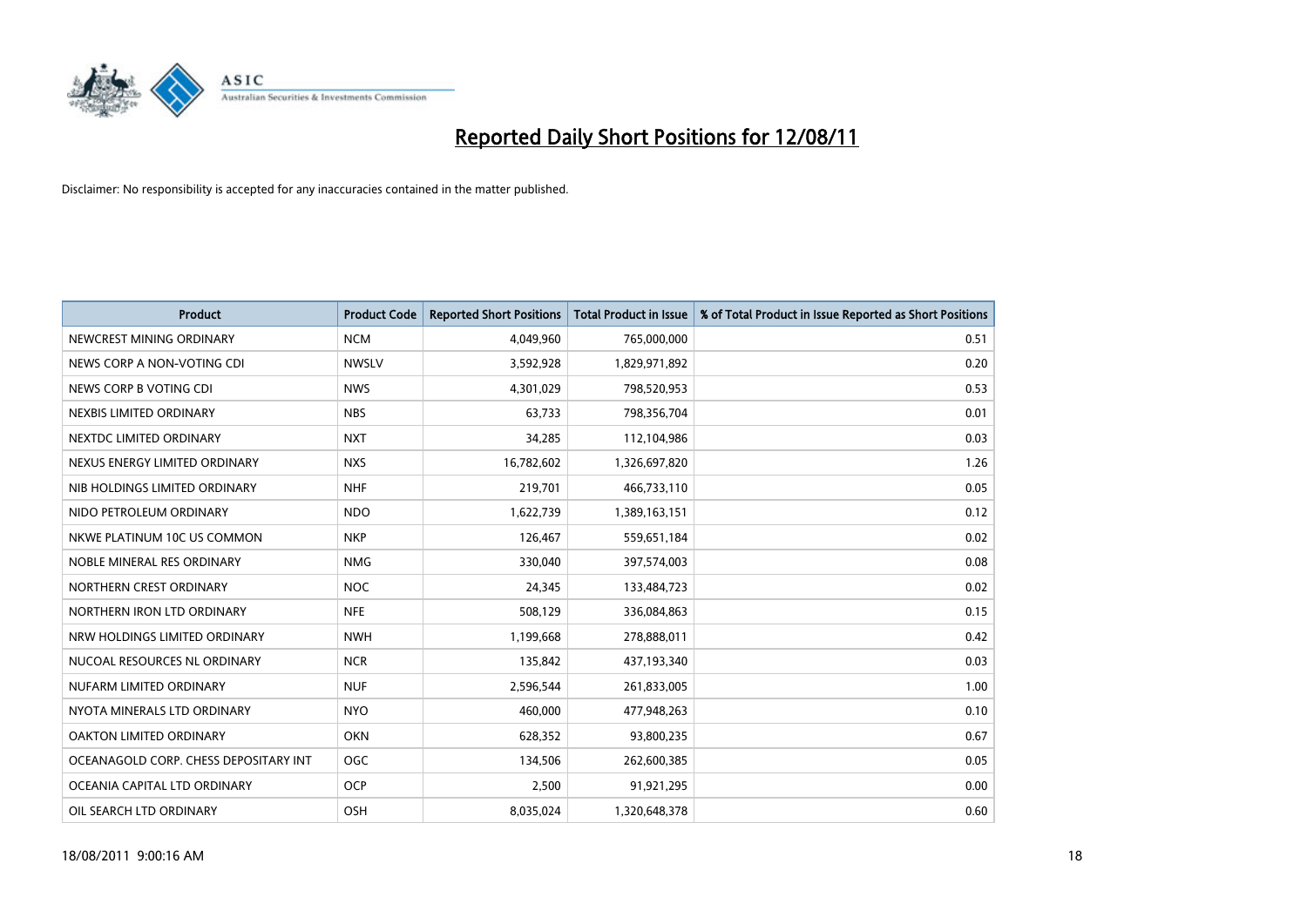

| <b>Product</b>                   | <b>Product Code</b> | <b>Reported Short Positions</b> | <b>Total Product in Issue</b> | % of Total Product in Issue Reported as Short Positions |
|----------------------------------|---------------------|---------------------------------|-------------------------------|---------------------------------------------------------|
| OM HOLDINGS LIMITED ORDINARY     | <b>OMH</b>          | 9,048,568                       | 504,105,150                   | 1.79                                                    |
| <b>ONESTEEL LIMITED ORDINARY</b> | OST                 | 15,908,429                      | 1,338,106,652                 | 1.18                                                    |
| ORICA LIMITED ORDINARY           | ORI                 | 2,407,790                       | 363,966,570                   | 0.66                                                    |
| ORIGIN ENERGY ORDINARY           | <b>ORG</b>          | 3,304,573                       | 1,064,549,259                 | 0.30                                                    |
| OROCOBRE LIMITED ORDINARY        | <b>ORE</b>          | 183,120                         | 103,188,894                   | 0.18                                                    |
| OROTONGROUP LIMITED ORDINARY     | <b>ORL</b>          | 110,001                         | 40,880,902                    | 0.27                                                    |
| OTTO ENERGY LIMITED ORDINARY     | OEL                 | 109,204                         | 1,138,290,071                 | 0.01                                                    |
| OZ MINERALS ORDINARY             | OZL                 | 6,293,439                       | 323,877,514                   | 1.93                                                    |
| PACIFIC BRANDS ORDINARY          | <b>PBG</b>          | 15,301,054                      | 931,386,248                   | 1.67                                                    |
| PALADIN ENERGY LTD ORDINARY      | <b>PDN</b>          | 14,652,451                      | 777,698,217                   | 1.88                                                    |
| PANAUST LIMITED ORDINARY         | <b>PNA</b>          | 11,152,645                      | 593,867,443                   | 1.89                                                    |
| PANORAMIC RESOURCES ORDINARY     | PAN                 | 860,920                         | 207,050,710                   | 0.40                                                    |
| PAPERLINX LIMITED ORDINARY       | <b>PPX</b>          | 4,496,018                       | 603,580,761                   | 0.76                                                    |
| PAPILLON RES LTD ORDINARY        | PIR                 | 279,987                         | 204,256,658                   | 0.14                                                    |
| PATTIES FOODS LTD ORDINARY       | PFL                 |                                 | 138,989,223                   | 0.00                                                    |
| PEAK RESOURCES ORDINARY          | <b>PEK</b>          | 63,637                          | 155,979,643                   | 0.04                                                    |
| PEET LIMITED ORDINARY            | <b>PPC</b>          | 92,593                          | 318,038,544                   | 0.02                                                    |
| PENINSULA ENERGY LTD ORDINARY    | <b>PEN</b>          | 2,883,879                       | 2,099,337,752                 | 0.14                                                    |
| PERILYA LIMITED ORDINARY         | PEM                 | 375,567                         | 526,075,563                   | 0.07                                                    |
| PERPETUAL LIMITED ORDINARY       | PPT                 | 2,489,375                       | 44,671,129                    | 5.55                                                    |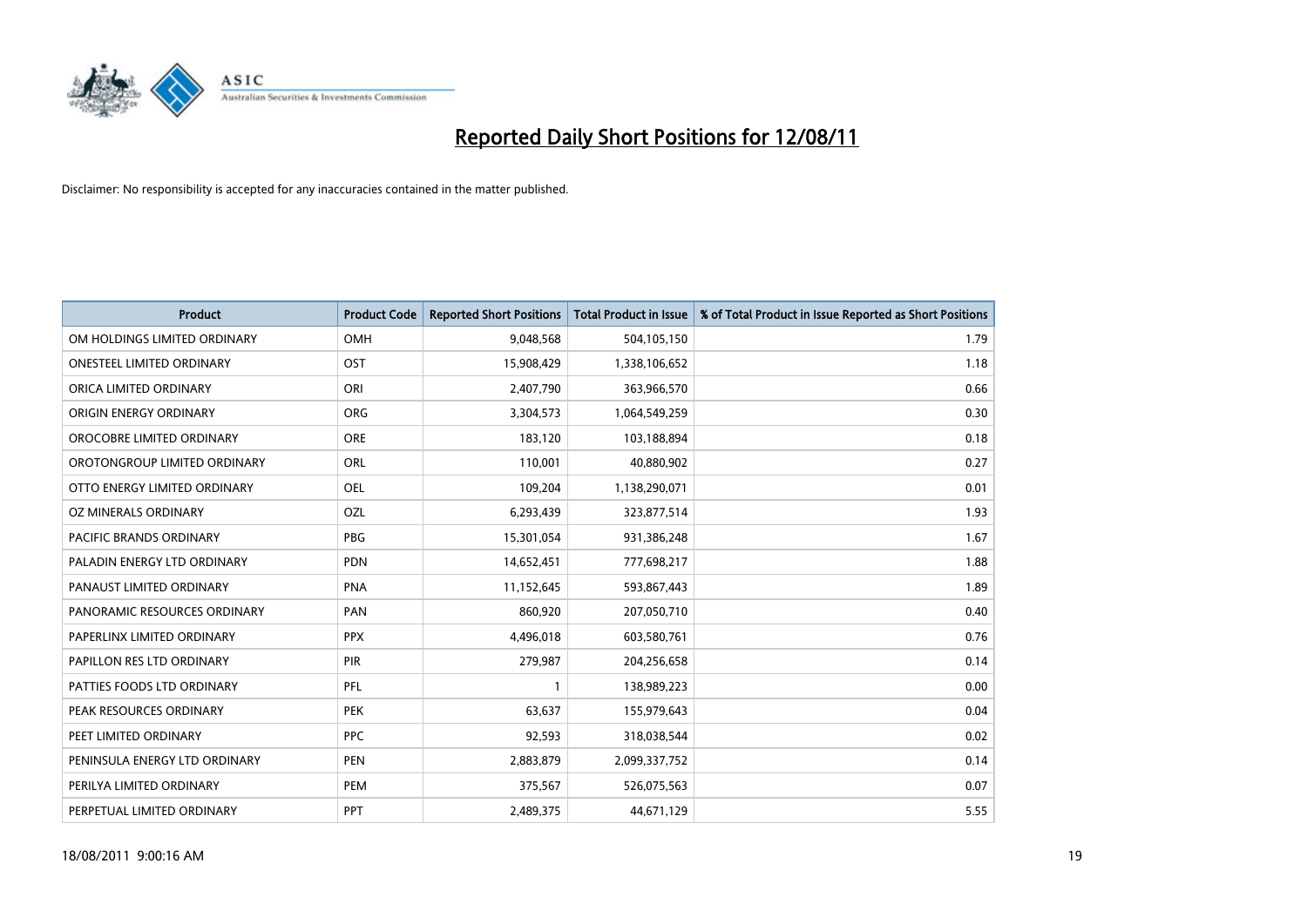

| <b>Product</b>                 | <b>Product Code</b> | <b>Reported Short Positions</b> | Total Product in Issue | % of Total Product in Issue Reported as Short Positions |
|--------------------------------|---------------------|---------------------------------|------------------------|---------------------------------------------------------|
| PERSEUS MINING LTD ORDINARY    | PRU                 | 3,252,186                       | 425,667,088            | 0.76                                                    |
| PETSEC ENERGY ORDINARY         | <b>PSA</b>          | 223,332                         | 231,283,622            | 0.10                                                    |
| PHARMAXIS LTD ORDINARY         | <b>PXS</b>          | 892,406                         | 228,390,309            | 0.37                                                    |
| PHOTON GROUP LTD ORDINARY      | <b>PGA</b>          | 250,510                         | 1,540,886,866          | 0.02                                                    |
| PLATINUM ASSET ORDINARY        | <b>PTM</b>          | 8,169,230                       | 561,347,878            | 1.48                                                    |
| PLATINUM AUSTRALIA ORDINARY    | PLA                 | 4,581,059                       | 392,430,039            | 1.17                                                    |
| PLATINUM CAPITAL LTD ORDINARY  | <b>PMC</b>          |                                 | 164,959,410            | 0.00                                                    |
| PLUTON RESOURCES ORDINARY      | PLV                 | 365,449                         | 205,721,849            | 0.18                                                    |
| PMP LIMITED ORDINARY           | <b>PMP</b>          | 53,510                          | 329,879,212            | 0.01                                                    |
| PORT BOUVARD LIMITED ORDINARY  | PBD                 | 6,754                           | 593,868,295            | 0.00                                                    |
| PRANA BIOTECHNOLOGY ORDINARY   | PBT                 | 390,040                         | 275,286,783            | 0.14                                                    |
| PREMIER INVESTMENTS ORDINARY   | <b>PMV</b>          | 304,137                         | 155,062,831            | 0.21                                                    |
| PRIMARY HEALTH CARE ORDINARY   | PRY                 | 5,405,188                       | 497,469,803            | 1.08                                                    |
| PRIME MEDIA GRP LTD ORDINARY   | PRT                 | 31,109                          | 366,330,303            | 0.01                                                    |
| PRIMEAG AUSTRALIA ORDINARY     | PAG                 | 631,904                         | 223,375,665            | 0.28                                                    |
| PROGEN PHARMACEUTIC ORDINARY   | PGL                 | 151,596                         | 24,709,097             | 0.61                                                    |
| PROGRAMMED ORDINARY            | <b>PRG</b>          | 772,460                         | 118,169,908            | 0.64                                                    |
| PSIVIDA CORP CDI 1:1           | <b>PVA</b>          | 6,878                           | 8,767,048              | 0.08                                                    |
| <b>QANTAS AIRWAYS ORDINARY</b> | QAN                 | 27,043,625                      | 2,265,123,620          | 1.19                                                    |
| OBE INSURANCE GROUP ORDINARY   | <b>OBE</b>          | 18,318,325                      | 1,092,654,587          | 1.65                                                    |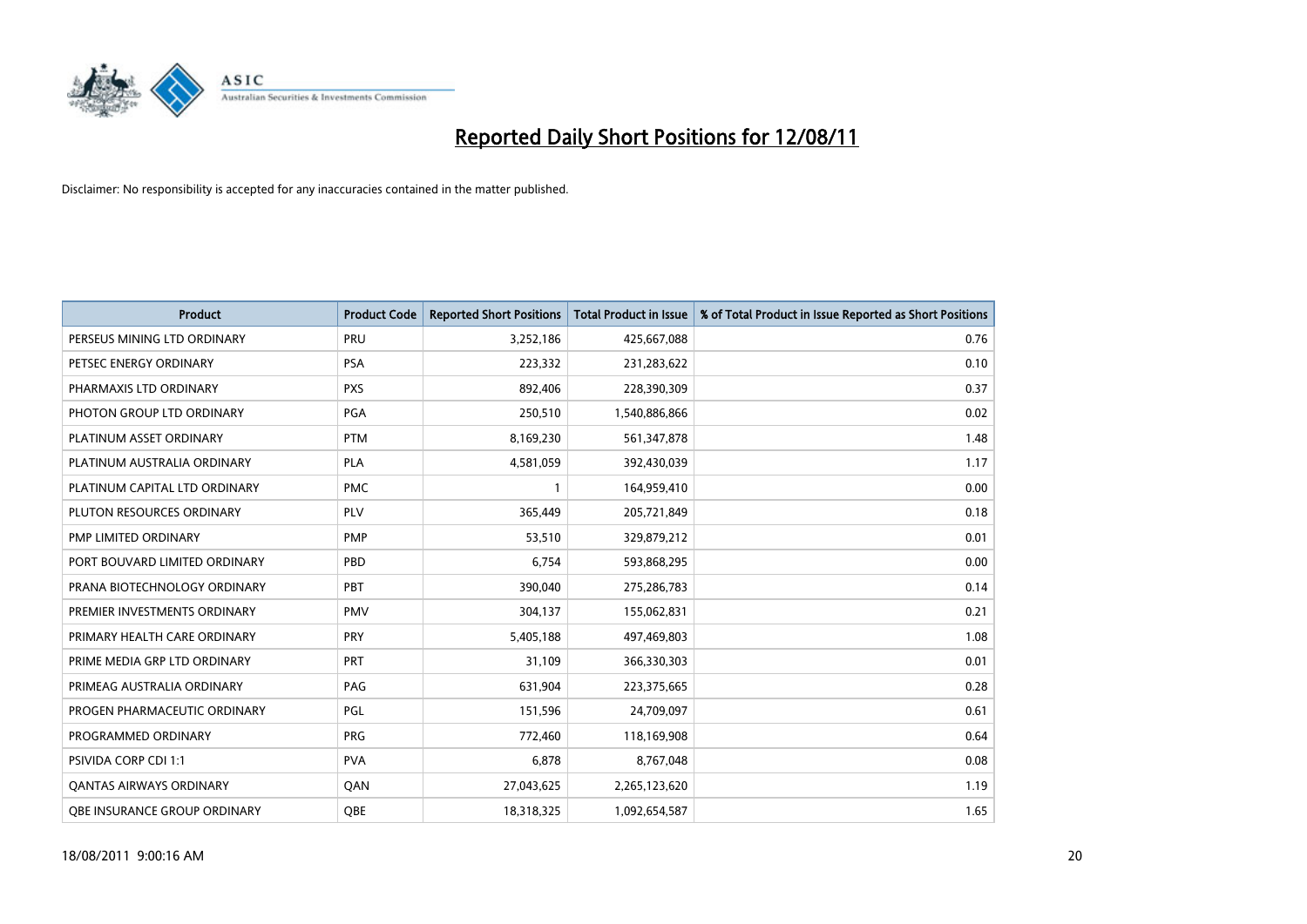

| <b>Product</b>                      | <b>Product Code</b> | <b>Reported Short Positions</b> | Total Product in Issue | % of Total Product in Issue Reported as Short Positions |
|-------------------------------------|---------------------|---------------------------------|------------------------|---------------------------------------------------------|
| OR NATIONAL LIMITED ORDINARY        | <b>ORN</b>          | 28,142,435                      | 2,440,000,000          | 1.14                                                    |
| QUBE LOGISTICS ORDINARY UNITS       | <b>QUB</b>          | 18,258                          | 610,839,329            | 0.00                                                    |
| RAMELIUS RESOURCES ORDINARY         | <b>RMS</b>          | 123,579                         | 291,767,215            | 0.03                                                    |
| RAMSAY HEALTH CARE ORDINARY         | <b>RHC</b>          | 1,337,014                       | 202,081,252            | 0.66                                                    |
| <b>RCR TOMLINSON ORDINARY</b>       | <b>RCR</b>          | 68,067                          | 132,010,172            | 0.05                                                    |
| <b>REA GROUP ORDINARY</b>           | <b>REA</b>          | 48.330                          | 130,401,680            | 0.03                                                    |
| <b>RED 5 LIMITED ORDINARY</b>       | <b>RED</b>          | 48,010                          | 1,283,674,237          | 0.00                                                    |
| <b>RED FORK ENERGY ORDINARY</b>     | <b>RFE</b>          | 7,696                           | 269,769,853            | 0.00                                                    |
| REDBANK ENERGY LTD ORDINARY         | <b>AEI</b>          | 19                              | 786,287                | 0.00                                                    |
| <b>REDFLEX HOLDINGS ORDINARY</b>    | <b>RDF</b>          | 10                              | 110,345,599            | 0.00                                                    |
| REED RESOURCES LTD ORDINARY         | <b>RDR</b>          | 268,204                         | 264,742,501            | 0.10                                                    |
| <b>REGIS RESOURCES ORDINARY</b>     | <b>RRL</b>          | 1,814,634                       | 432,523,680            | 0.41                                                    |
| RESMED INC CDI 10:1                 | <b>RMD</b>          | 6,561,079                       | 1,545,678,330          | 0.40                                                    |
| <b>RESOLUTE MINING ORDINARY</b>     | <b>RSG</b>          | 7,717,230                       | 467,758,990            | 1.64                                                    |
| <b>RESOURCE GENERATION ORDINARY</b> | <b>RES</b>          | 361,168                         | 262,895,652            | 0.14                                                    |
| REVERSE CORP LIMITED ORDINARY       | <b>REF</b>          | 25,141                          | 92,382,175             | 0.03                                                    |
| REX MINERALS LIMITED ORDINARY       | <b>RXM</b>          | 1,107,472                       | 153,635,519            | 0.71                                                    |
| RHG LIMITED ORDINARY                | <b>RHG</b>          | 541,807                         | 318,092,978            | 0.17                                                    |
| <b>RIDLEY CORPORATION ORDINARY</b>  | <b>RIC</b>          | 809,655                         | 307,817,071            | 0.26                                                    |
| RIO TINTO LIMITED ORDINARY          | <b>RIO</b>          | 17,732,592                      | 435,758,720            | 4.05                                                    |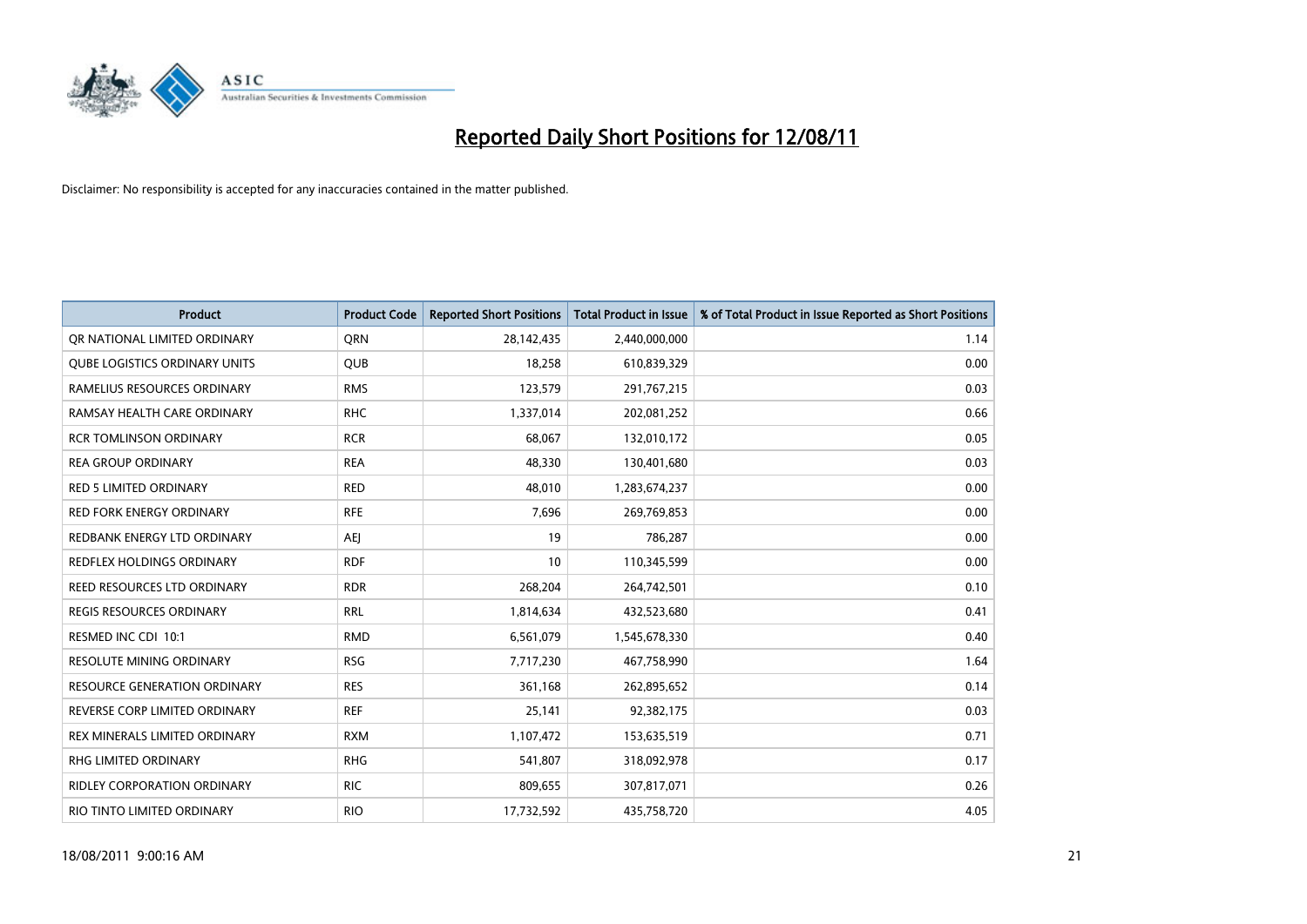

| <b>Product</b>                    | <b>Product Code</b> | <b>Reported Short Positions</b> | Total Product in Issue | % of Total Product in Issue Reported as Short Positions |
|-----------------------------------|---------------------|---------------------------------|------------------------|---------------------------------------------------------|
| <b>RIVERCITY MOTORWAY STAPLED</b> | <b>RCY</b>          | 132,000                         | 957,010,115            | 0.01                                                    |
| ROBUST RESOURCES ORDINARY         | <b>ROL</b>          | 1,167,749                       | 84,944,097             | 1.38                                                    |
| ROC OIL COMPANY ORDINARY          | <b>ROC</b>          | 1,352,020                       | 713,254,560            | 0.19                                                    |
| ROYAL WOLF HOLDINGS ORDINARY      | <b>RWH</b>          | 60,000                          | 100,387,052            | 0.06                                                    |
| SAI GLOBAL LIMITED ORDINARY       | SAI                 | 618,665                         | 199,570,046            | 0.30                                                    |
| SALMAT LIMITED ORDINARY           | <b>SLM</b>          | 791,641                         | 159,784,049            | 0.49                                                    |
| SAMSON OIL & GAS LTD ORDINARY     | SSN                 | 440,000                         | 1,743,487,817          | 0.03                                                    |
| SANDFIRE RESOURCES ORDINARY       | <b>SFR</b>          | 1,764,032                       | 149,434,969            | 1.16                                                    |
| <b>SANTOS LTD ORDINARY</b>        | <b>STO</b>          | 9,487,838                       | 877,955,815            | 1.05                                                    |
| SARACEN MINERAL ORDINARY          | <b>SAR</b>          | 929,570                         | 492,251,415            | 0.18                                                    |
| SEDGMAN LIMITED ORDINARY          | <b>SDM</b>          | 456,512                         | 209,752,689            | 0.21                                                    |
| SEEK LIMITED ORDINARY             | <b>SEK</b>          | 14,411,228                      | 337,065,707            | 4.27                                                    |
| SELECT HARVESTS ORDINARY          | SHV                 | 462,786                         | 56,226,960             | 0.82                                                    |
| SENETAS CORPORATION ORDINARY      | <b>SEN</b>          | 756,999                         | 463,105,195            | 0.16                                                    |
| SERVCORP LIMITED ORDINARY         | SRV                 | 82,195                          | 98,440,807             | 0.08                                                    |
| SERVICE STREAM ORDINARY           | <b>SSM</b>          | 923,556                         | 283,418,867            | 0.33                                                    |
| SEVEN GROUP HOLDINGS ORDINARY     | <b>SVW</b>          | 1,547,135                       | 306,410,281            | 0.49                                                    |
| SEVEN WEST MEDIA LTD ORDINARY     | <b>SWM</b>          | 3,709,017                       | 610,327,899            | 0.59                                                    |
| SIGMA PHARMACEUTICAL ORDINARY     | <b>SIP</b>          | 15,756,604                      | 1,178,626,572          | 1.32                                                    |
| SIHAYO GOLD LIMITED ORDINARY      | <b>SIH</b>          | 92,818                          | 694,286,646            | 0.01                                                    |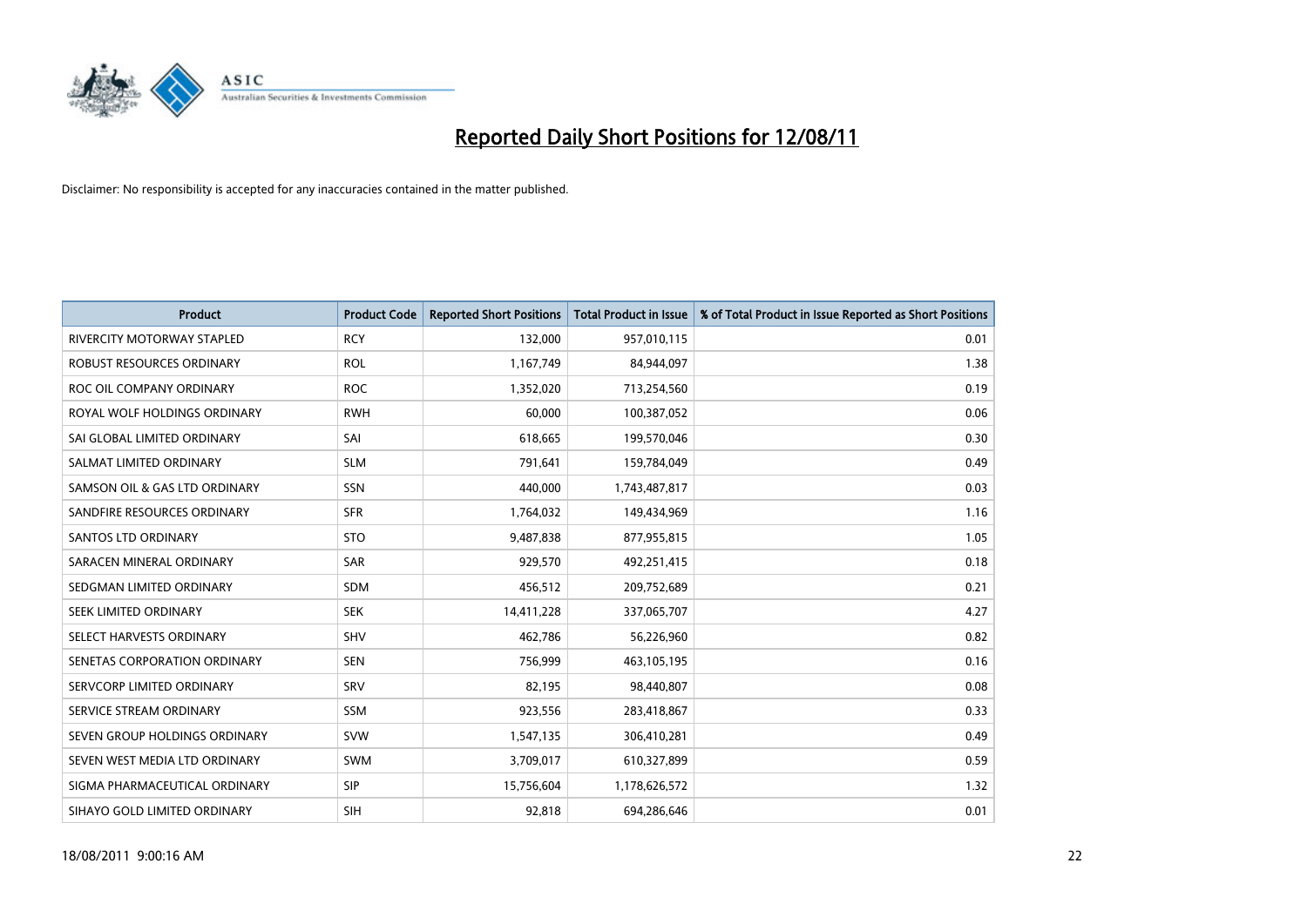

| <b>Product</b>                           | <b>Product Code</b> | <b>Reported Short Positions</b> | <b>Total Product in Issue</b> | % of Total Product in Issue Reported as Short Positions |
|------------------------------------------|---------------------|---------------------------------|-------------------------------|---------------------------------------------------------|
| SILEX SYSTEMS ORDINARY                   | <b>SLX</b>          | 334,740                         | 170,133,997                   | 0.19                                                    |
| SILVER LAKE RESOURCE ORDINARY            | <b>SLR</b>          | 219,881                         | 178,882,838                   | 0.11                                                    |
| SIMS METAL MGMT LTD ORDINARY             | SGM                 | 2,811,308                       | 205,408,830                   | 1.38                                                    |
| SINGAPORE TELECOMM. CHESS DEPOSITARY INT | SGT                 | 4,218,740                       | 185,441,814                   | 2.28                                                    |
| SIRIUS RESOURCES NL ORDINARY             | <b>SIR</b>          | 82,500                          | 137,134,586                   | 0.06                                                    |
| SKILLED GROUP LTD ORDINARY               | <b>SKE</b>          | 40,269                          | 233,089,776                   | 0.01                                                    |
| SKY CITY ENTERTAIN, ORDINARY             | <b>SKC</b>          | 133,896                         | 576,958,340                   | 0.02                                                    |
| SMS MANAGEMENT, ORDINARY                 | <b>SMX</b>          | 251,778                         | 68,290,180                    | 0.36                                                    |
| SONIC HEALTHCARE ORDINARY                | <b>SHL</b>          | 3,957,958                       | 388,429,875                   | 1.00                                                    |
| SOUL PATTINSON (W.H) ORDINARY            | SOL                 | 21,081                          | 238,640,580                   | 0.01                                                    |
| SOUTH BOULDER MINES ORDINARY             | <b>STB</b>          | 1,008                           | 87,115,688                    | 0.00                                                    |
| SP AUSNET STAPLED SECURITIES             | <b>SPN</b>          | 2,876,347                       | 2,850,932,204                 | 0.09                                                    |
| SPARK INFRASTRUCTURE STAPLED NOTE & UNIT | SKI                 | 5,737,053                       | 1,326,734,264                 | 0.41                                                    |
| SPDR 200 FUND ETF UNITS                  | <b>STW</b>          | 8                               | 53,578,556                    | 0.00                                                    |
| SPECIALTY FASHION ORDINARY               | <b>SFH</b>          | 561,505                         | 191,786,121                   | 0.29                                                    |
| SPOTLESS GROUP LTD ORDINARY              | <b>SPT</b>          | 1,589,021                       | 262,766,725                   | 0.57                                                    |
| ST BARBARA LIMITED ORDINARY              | <b>SBM</b>          | 6,559,464                       | 325,615,389                   | 1.99                                                    |
| STAGING CONNECTIONS ORDINARY             | <b>STG</b>          | 2,917,189                       | 78,317,726                    | 3.72                                                    |
| STANMORE COAL LTD ORDINARY               | <b>SMR</b>          | 77,840                          | 88,295,738                    | 0.09                                                    |
| STARPHARMA HOLDINGS ORDINARY             | SPL                 | 695.366                         | 247,936,578                   | 0.28                                                    |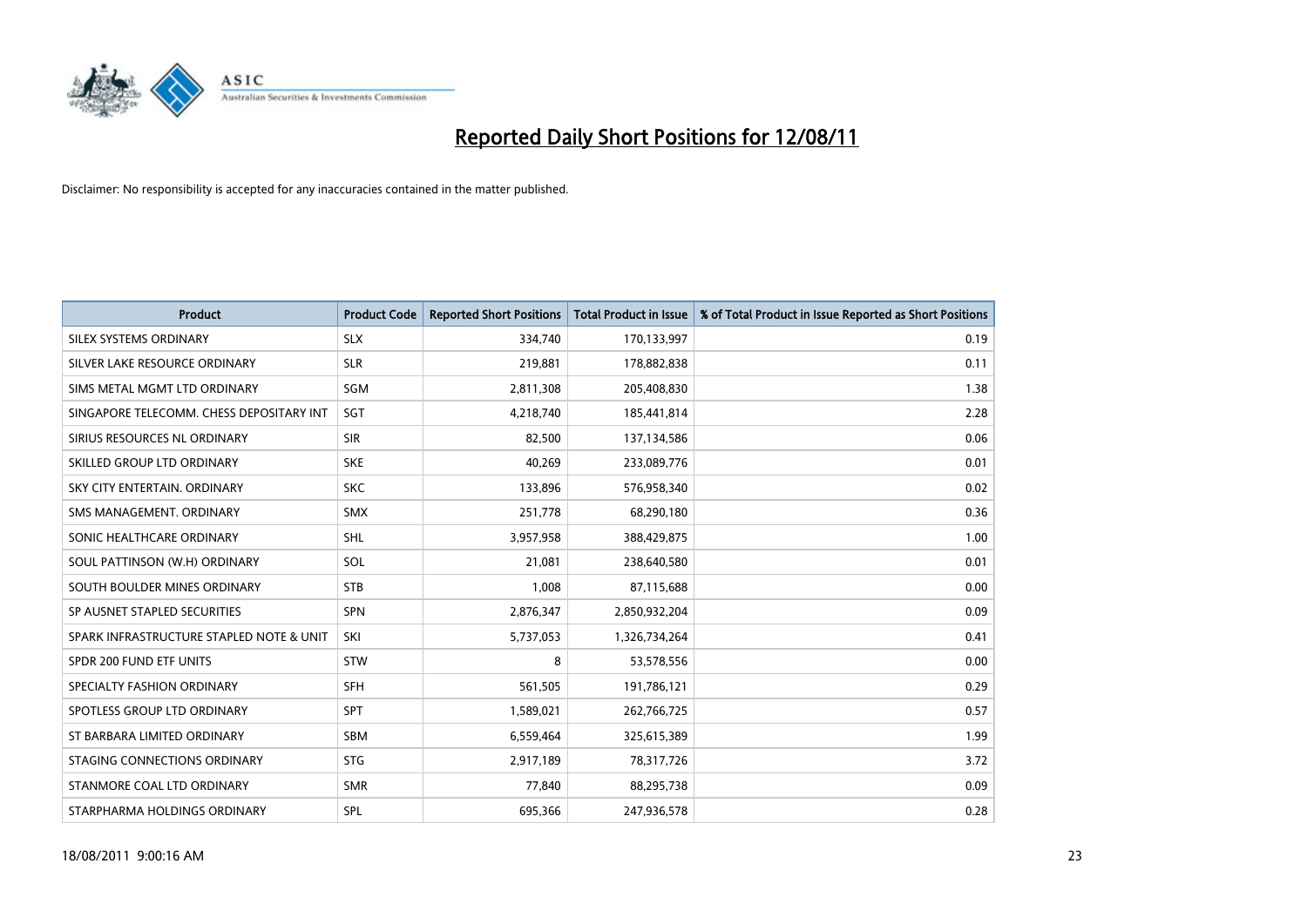

| <b>Product</b>                     | <b>Product Code</b> | <b>Reported Short Positions</b> | <b>Total Product in Issue</b> | % of Total Product in Issue Reported as Short Positions |
|------------------------------------|---------------------|---------------------------------|-------------------------------|---------------------------------------------------------|
| STH AMERICAN COR LTD ORDINARY      | SAY                 | 9,200                           | 245,846,493                   | 0.00                                                    |
| STH CRS ELECT ENGNR ORDINARY       | <b>SXE</b>          | 2,910                           | 160,736,826                   | 0.00                                                    |
| STHN CROSS MEDIA ORDINARY          | <b>SXL</b>          | 3,261,501                       | 705,712,186                   | 0.45                                                    |
| STOCKLAND UNITS/ORD STAPLED        | SGP                 | 11,734,457                      | 2,383,036,717                 | 0.48                                                    |
| STRAITS RES LTD. ORDINARY          | <b>SRO</b>          | 7,717,791                       | 324,796,141                   | 2.37                                                    |
| <b>STW COMMUNICATIONS ORDINARY</b> | SGN                 | 291,618                         | 364,310,964                   | 0.07                                                    |
| SUNCORP GROUP LTD ORDINARY         | <b>SUN</b>          | 7,863,038                       | 1,286,600,980                 | 0.58                                                    |
| SUNDANCE RESOURCES ORDINARY        | <b>SDL</b>          | 19,278,718                      | 2,872,514,669                 | 0.65                                                    |
| SUNLAND GROUP LTD ORDINARY         | <b>SDG</b>          | 25,730                          | 224,881,794                   | 0.01                                                    |
| SUPER RET REP LTD ORDINARY         | <b>SUL</b>          | 148,568                         | 130,178,739                   | 0.11                                                    |
| <b>SWICK MINING ORDINARY</b>       | <b>SWK</b>          | 1,548                           | 236,724,970                   | 0.00                                                    |
| SYMEX HOLDINGS ORDINARY            | SYM                 | 6,633                           | 189,166,670                   | 0.00                                                    |
| TABCORP HOLDINGS LTD ORDINARY      | <b>TAH</b>          | 6,395,999                       | 688,019,737                   | 0.93                                                    |
| TALENT2 INTERNATION ORDINARY       | <b>TWO</b>          | 100,525                         | 144,845,915                   | 0.07                                                    |
| TAP OIL LIMITED ORDINARY           | <b>TAP</b>          | 483,506                         | 240,967,311                   | 0.19                                                    |
| TASSAL GROUP LIMITED ORDINARY      | <b>TGR</b>          | 70,100                          | 146,304,404                   | 0.04                                                    |
| TATTS GROUP LTD ORDINARY           | <b>TTS</b>          | 14,503,219                      | 1,318,683,208                 | 1.10                                                    |
| TECHNOLOGY ONE ORDINARY            | <b>TNE</b>          | 1,300                           | 303,269,455                   | 0.00                                                    |
| TELECOM CORPORATION ORDINARY       | <b>TEL</b>          | 19,842,307                      | 1,924,707,065                 | 1.04                                                    |
| TELSTRA CORPORATION. ORDINARY      | <b>TLS</b>          | 80,338,919                      | 12,443,074,357                | 0.63                                                    |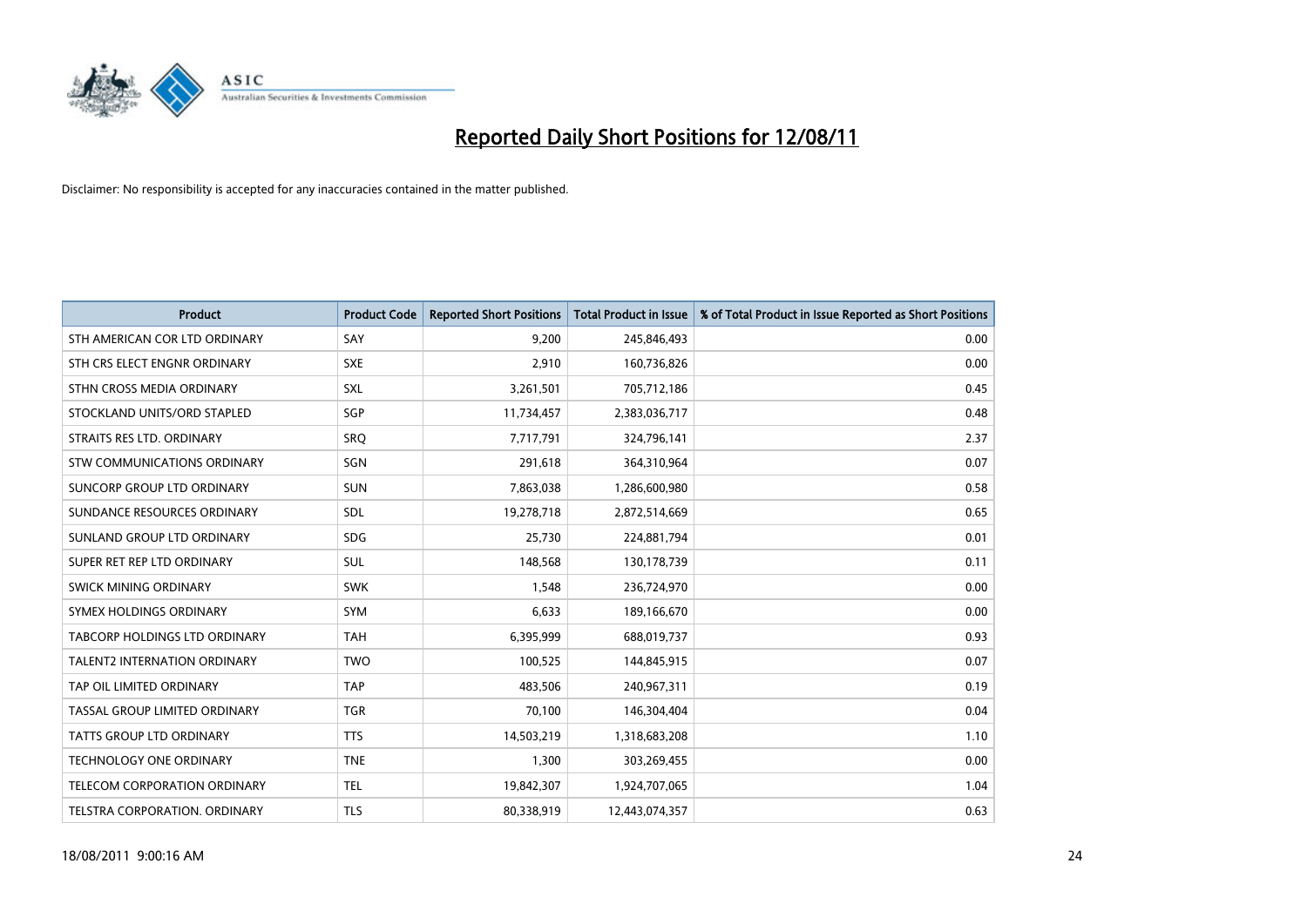

| <b>Product</b>                       | <b>Product Code</b> | <b>Reported Short Positions</b> | <b>Total Product in Issue</b> | % of Total Product in Issue Reported as Short Positions |
|--------------------------------------|---------------------|---------------------------------|-------------------------------|---------------------------------------------------------|
| TEN NETWORK HOLDINGS ORDINARY        | <b>TEN</b>          | 32,896,068                      | 1,045,236,720                 | 3.16                                                    |
| TERANGA GOLD CORP CDI 1:1            | <b>TGZ</b>          | 284,517                         | 153,488,354                   | 0.17                                                    |
| TFS CORPORATION LTD ORDINARY         | <b>TFC</b>          | 138,987                         | 276,453,042                   | 0.05                                                    |
| THE REJECT SHOP ORDINARY             | <b>TRS</b>          | 718,060                         | 26,071,170                    | 2.74                                                    |
| THOR MINING PLC CHESS DEPOSITARY 1:1 | <b>THR</b>          | 2,307                           | 222,489,120                   | 0.00                                                    |
| THORN GROUP LIMITED ORDINARY         | <b>TGA</b>          | 36,392                          | 146,091,970                   | 0.02                                                    |
| <b>TIGER RESOURCES ORDINARY</b>      | <b>TGS</b>          | 155,802                         | 671,110,549                   | 0.02                                                    |
| TIMBERCORP LIMITED ORDINARY          | <b>TIM</b>          | 90,074                          | 352,071,429                   | 0.02                                                    |
| <b>TISHMAN SPEYER UNITS</b>          | <b>TSO</b>          | 49,427                          | 338,440,904                   | 0.01                                                    |
| TNG LIMITED ORDINARY                 | <b>TNG</b>          | 4,321                           | 284,803,062                   | 0.00                                                    |
| TOLL HOLDINGS LTD ORDINARY           | <b>TOL</b>          | 20,395,335                      | 710,128,531                   | 2.85                                                    |
| TORO ENERGY LIMITED ORDINARY         | <b>TOE</b>          | 35,404                          | 965,436,676                   | 0.00                                                    |
| <b>TOWER LIMITED ORDINARY</b>        | <b>TWR</b>          | 689,519                         | 265,176,580                   | 0.26                                                    |
| <b>TOX FREE SOLUTIONS ORDINARY</b>   | <b>TOX</b>          | 14,785                          | 96,503,382                    | 0.01                                                    |
| TPG TELECOM LIMITED ORDINARY         | <b>TPM</b>          | 6,745,931                       | 783,481,644                   | 0.86                                                    |
| TRANSFIELD SERVICES ORDINARY         | <b>TSE</b>          | 6,944,571                       | 549,715,957                   | 1.25                                                    |
| TRANSPACIFIC INDUST. ORDINARY        | <b>TPI</b>          | 13,175,691                      | 960,638,735                   | 1.36                                                    |
| TRANSURBAN GROUP TRIPLE STAPLED SEC. | <b>TCL</b>          | 4,782,787                       | 1,443,543,731                 | 0.32                                                    |
| TREASURY WINE ESTATE ORDINARY        | <b>TWE</b>          | 16,922,147                      | 647,227,144                   | 2.61                                                    |
| TRINITY GROUP STAPLED SECURITIES     | <b>TCQ</b>          | 3,419                           | 203,405,927                   | 0.00                                                    |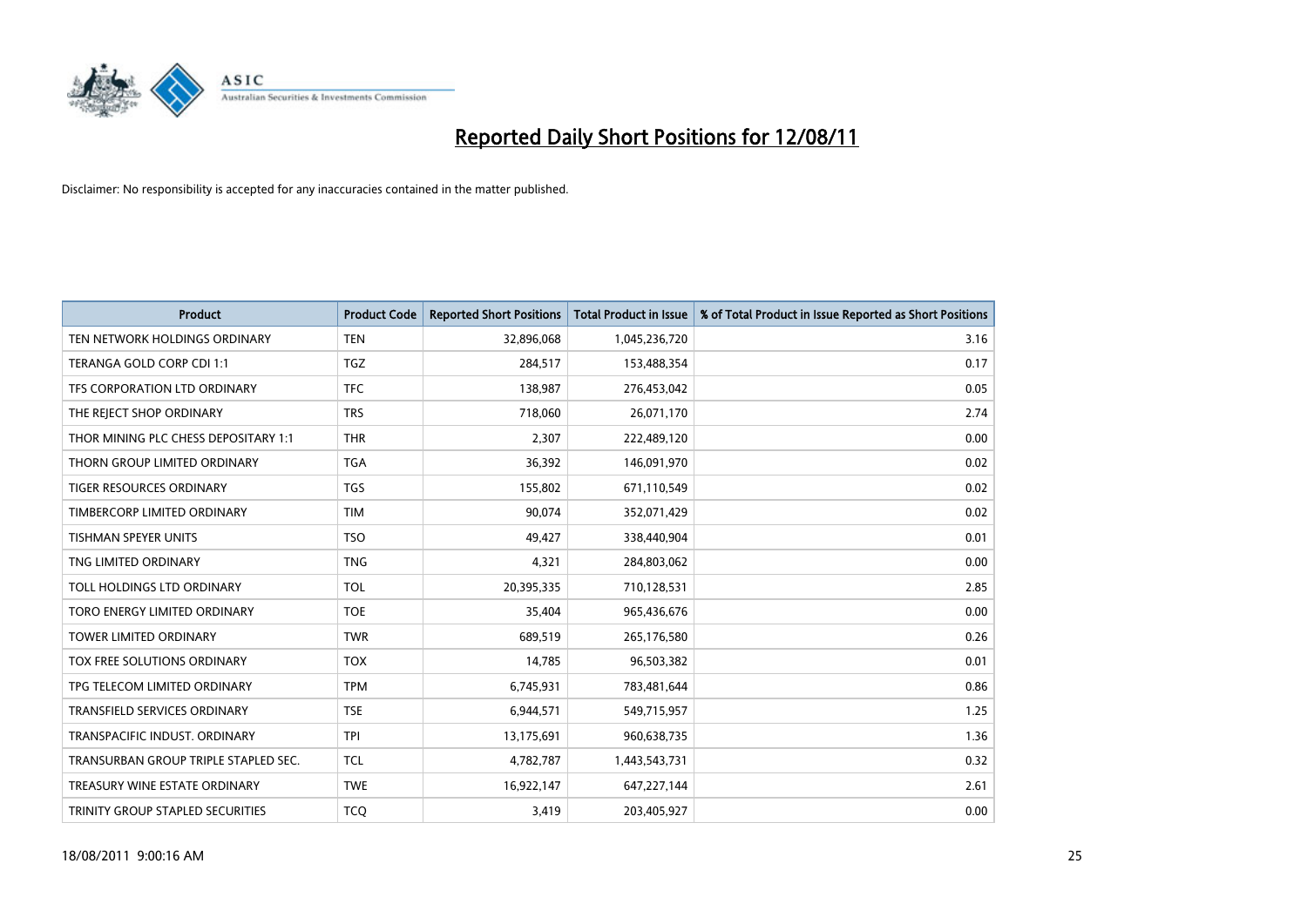

| <b>Product</b>                            | <b>Product Code</b> | <b>Reported Short Positions</b> | <b>Total Product in Issue</b> | % of Total Product in Issue Reported as Short Positions |
|-------------------------------------------|---------------------|---------------------------------|-------------------------------|---------------------------------------------------------|
| TROY RESOURCES NL ORDINARY                | <b>TRY</b>          | 171,751                         | 87,996,823                    | 0.18                                                    |
| UGL LIMITED ORDINARY                      | UGL                 | 5,486,263                       | 166,047,171                   | 3.31                                                    |
| UNILIFE CORPORATION CDI 6:1               | <b>UNS</b>          | 45.073                          | 271,430,663                   | 0.01                                                    |
| UXC LIMITED ORDINARY                      | <b>UXC</b>          | 9,952                           | 305,789,718                   | 0.00                                                    |
| VALAD PROPERTY GROUP STAPLED US PROHIBIT. | <b>VPG</b>          | 3,844,476                       | 115,108,116                   | 3.34                                                    |
| <b>VDM GROUP LIMITED ORDINARY</b>         | <b>VMG</b>          | 11,116                          | 193,127,749                   | 0.01                                                    |
| <b>VENTURE MINERALS ORDINARY</b>          | <b>VMS</b>          | 261,522                         | 221,093,592                   | 0.11                                                    |
| <b>VILLAGE ROADSHOW LTD ORDINARY</b>      | <b>VRL</b>          | 105,273                         | 151,458,556                   | 0.07                                                    |
| <b>VIRGIN BLUE HOLDINGS ORDINARY</b>      | <b>VBA</b>          | 27,102,548                      | 2,210,197,600                 | 1.24                                                    |
| <b>VISION GROUP HLDGS ORDINARY</b>        | <b>VGH</b>          | 78,000                          | 74,520,926                    | 0.10                                                    |
| VITA GROUP LTD ORDINARY                   | <b>VTG</b>          | 75,190                          | 142,499,800                   | 0.05                                                    |
| VITERRA INC CDI 1:1                       | <b>VTA</b>          | 3,828                           | 68,629,939                    | 0.01                                                    |
| <b>WAREHOUSE GROUP ORDINARY</b>           | <b>WHS</b>          | 13                              | 311,195,868                   | 0.00                                                    |
| WARRNAMBOOL CHEESE ORDINARY               | <b>WCB</b>          | 200                             | 53,934,406                    | 0.00                                                    |
| <b>WATPAC LIMITED ORDINARY</b>            | <b>WTP</b>          | 37,206                          | 183,341,382                   | 0.02                                                    |
| <b>WDS LIMITED ORDINARY</b>               | <b>WDS</b>          | 701                             | 144,055,662                   | 0.00                                                    |
| <b>WEBIET LIMITED ORDINARY</b>            | <b>WEB</b>          | 383,185                         | 74,670,399                    | 0.51                                                    |
| <b>WESFARMERS LIMITED ORDINARY</b>        | <b>WES</b>          | 19,114,715                      | 1,005,776,280                 | 1.88                                                    |
| WESFARMERS LIMITED PARTIALLY PROTECTED    | <b>WESN</b>         | 88,198                          | 151,295,882                   | 0.05                                                    |
| WEST WITS MINING LTD ORDINARY             | WWI                 | 800,000                         | 254,706,591                   | 0.31                                                    |